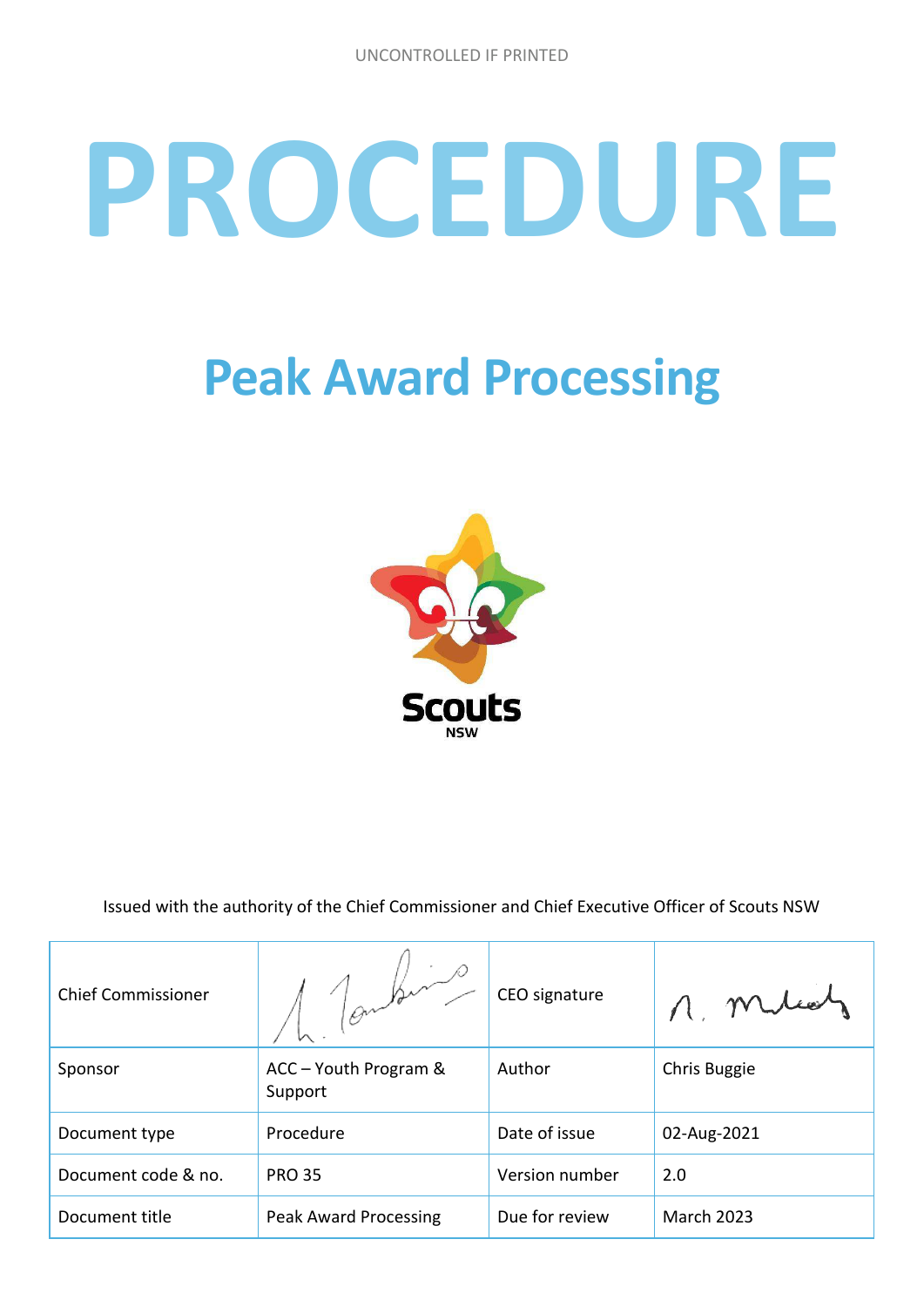# **Peak Award Processing**

| <b>DOCUMENT CONTROL</b>       |                                            |  |
|-------------------------------|--------------------------------------------|--|
| <b>Prepared By:</b>           | Chris Buggie – ACC Youth Program & Support |  |
| Owned By:                     | Chris Buggie – ACC Youth Program & Support |  |
| <b>Authorised By:</b>         |                                            |  |
| <b>Source Location:</b>       |                                            |  |
| <b>Published Location(s):</b> |                                            |  |

| <b>VERSION CONTROL</b> |              |               |                                          |  |
|------------------------|--------------|---------------|------------------------------------------|--|
| <b>Version Num:</b>    | Date Issued: | <b>Author</b> | <b>Update Information:</b>               |  |
| V <sub>0.1</sub>       | 11/01/2020   | Chris Buggie  | <b>Initial Document</b>                  |  |
| V <sub>0.2</sub>       | 15/02/2020   | Chris Buggie  | Inclusion of State Service Centre        |  |
|                        |              |               | Feedback and award scheme updates to     |  |
|                        |              |               | templates                                |  |
| V <sub>0.3</sub>       | 27/02/2020   | Chris Buggie  | Inclusion of feedback from Rover Scouts. |  |
| V1.0                   | 29/02/2020   | Chris Buggie  | FINAL sent for approval                  |  |
| V <sub>2.0</sub>       | 29/07/2021   | Chris Buggie  | Update to process as result of Region    |  |
|                        |              |               | Commissioner Forum. Change to            |  |
|                        |              |               | notification process                     |  |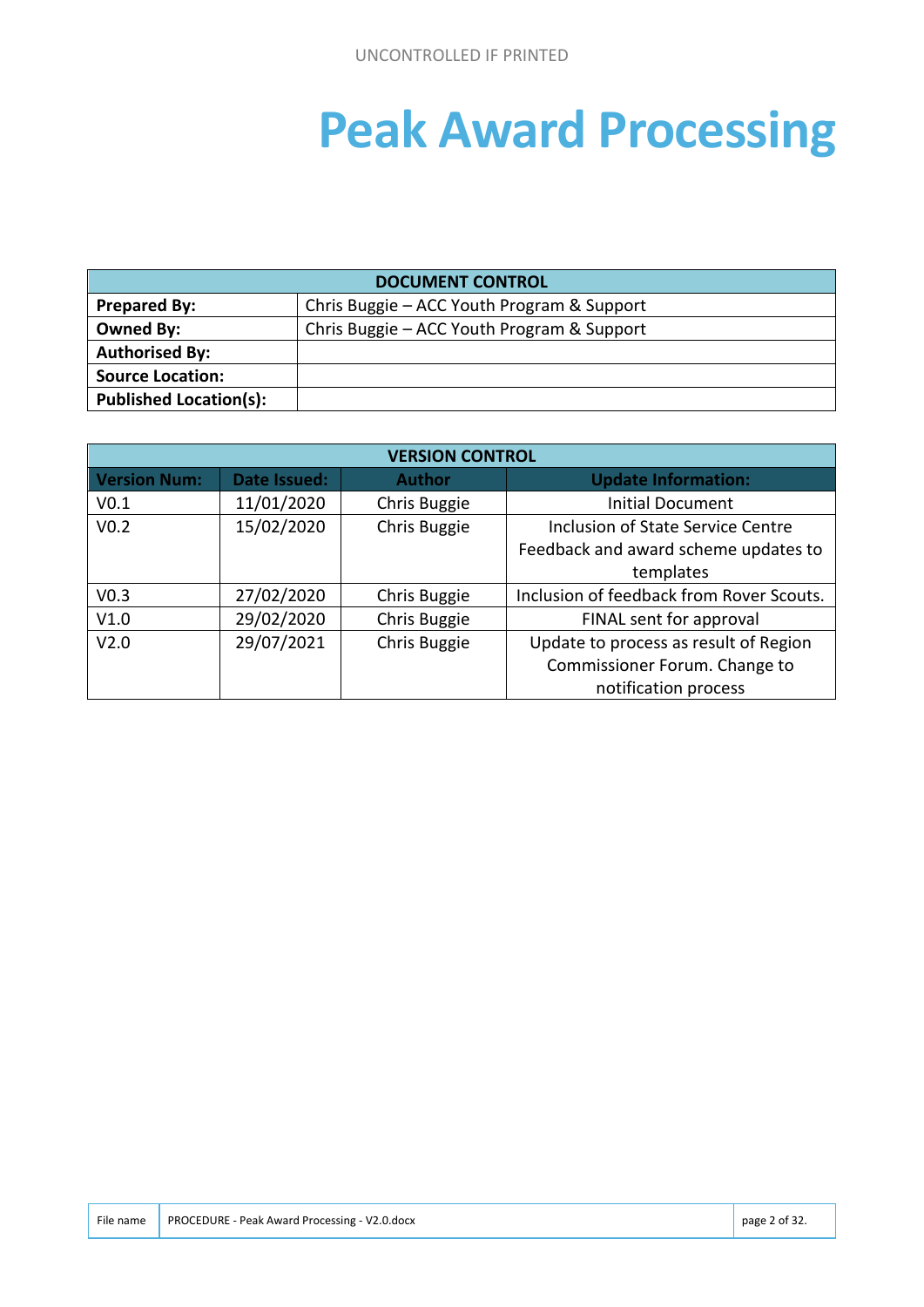## 1 Purpose and Background

- 1.1 This document is intended to instruct readers on the management and process to be followed for processing of Peak Awards in all sections of Scouts Australia NSW including:
	- Joey Scouts
	- Cub Scouts
	- Scouts
	- Venturer Scouts
	- Rover Scouts

Processing of the Peak Award begins in the Section at a grass roots level and follows a consistent process into the State Service Centre / State One Program Team for recognition, noting on the Membership Registrar and issuing of the Certificate and Peak Award.

- 1.2 This document and process involves Youth Members, Volunteers and Paid Employees. All adult members should be aware of the Child Protection requirements when communicating with youth members. Any communication between a Youth Awardee and an adult member of scouting (volunteer or paid employee) must include a secondary adult.
- 1.3 There is a reliance on the NSW State Service Centre Technology for this process to operate effectively. Failure of the State Service Centre Technology will result in a failure of the process.
- 1.4 The proposed Service Level Agreement to process an award is 10 business days. All attempts will be made to complete this in a quicker time frame as permitted with other Office commitments.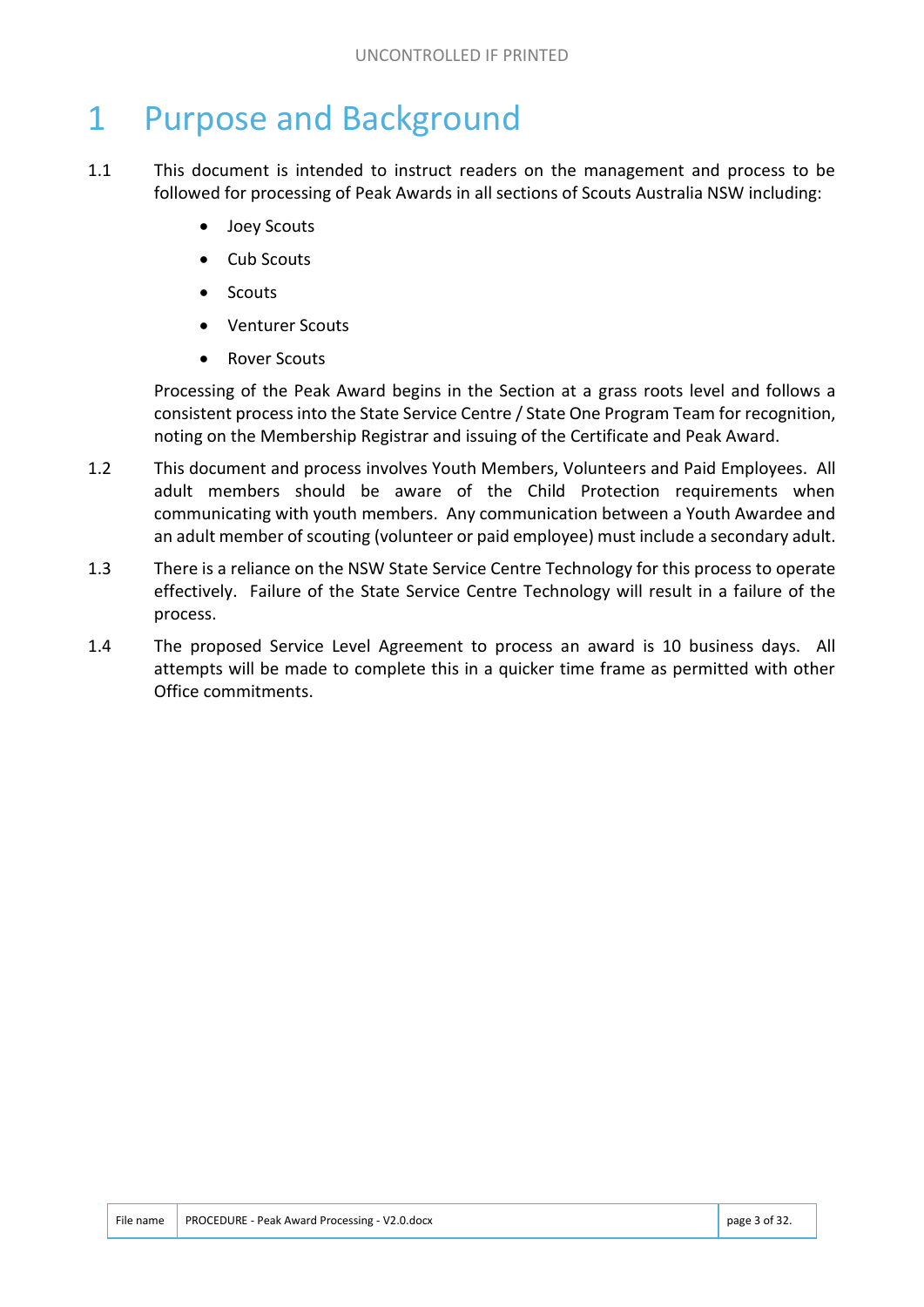# 2 Joey Scout Promise Challenge

## What is the *Joey Scout Promise Challenge*?

The Joey Scout Peak Award, the Promise Challenge, may be the final achievement for a youth member in the Joey Scout section. If chosen, it will be a good marker of their personal development as a Joey Scout. It is the role of members of the Unit Council to support Joey Scouts through the final steps of the Achievement Pathways towards their Peak Award.

#### Award Scheme

There are five components of the Joey Scout Challenge. These are:

- Completion of Milestone 3
- Achievement of Stage 1 in each of Bushcraft, Bushwalking, and Camping Outdoor Adventure Skills
- Six Special Interest Area projects
- An Adventurous Journey
- A Personal Reflection

Once all requirements of the Peak Award have been met, the Unit Council submits the Peak Award Notification of Completion Form, (this might require an Adult Leader to email the Form) to the State Service Centre for processing.

The Peak Award form can be downloaded from https://pr.scouts.com.au/achievementpathways/ select the *Peak Awards* tab to locate the current version of the Peak Award Form.

#### Old Award Scheme (Transition from Jan 2020-Dec 2021)

There are four components of the Joey Scout Challenge. These are:

- Baden Powell / Scouting History
- Duty to my God
- Duty to Self / Others
- Promise Challenge Portfolio

Once all requirements of the Peak Award have been met, the Unit Council submits the Peak Award Notification of Completion Form, (this might require an Adult Leader to email the Form) to the State Service Centre for processing.

The Peak Award form can be downloaded from

https://www.nsw.scouts.com.au/members-services/state-forms/ and scroll down to the section '*Awards'* to locate the current version of the Peak Award Form.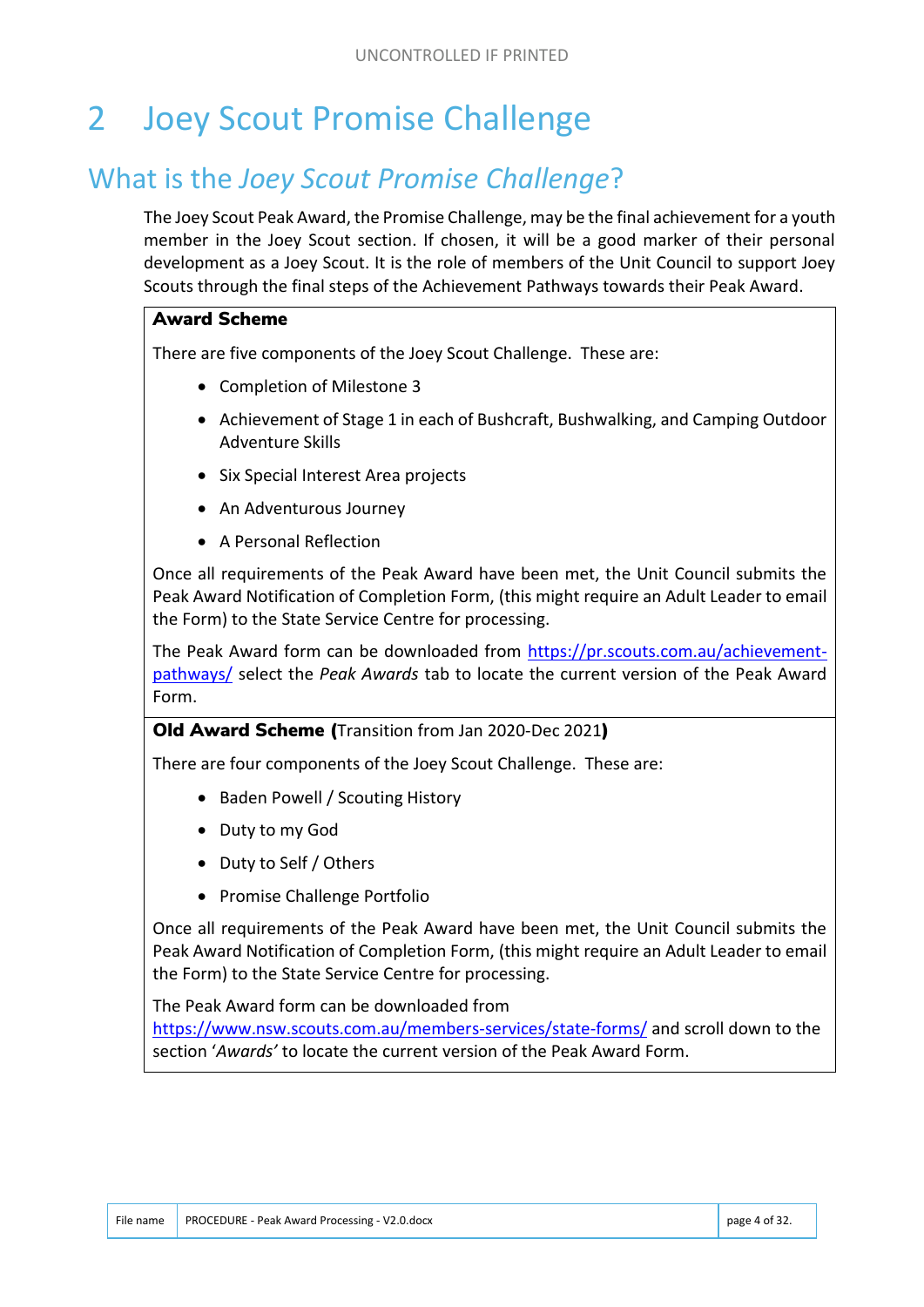## What is the *Joey Scout Promise Challenge process*?

- 1. The Joey Scout Promise Challenge award is approved by a small group of peers (Unit Council), with the *guidance* of the Joey Scout Leader.
- 2. The Unit Council delegate (possibly a leader) emails the "*Notice of Completion – Joey Scout Promise Challenge*" form to peakawards@nsw.scouts.com.au with a cc:
	- a. the District Commissioner/Leader Joey Scouts or appropriate person at the District Level;
	- b. the Regional Commissioner/Leader Joey Scouts or appropriate person at the Region Level;
	- c. the Leader in Charge or Group Leader of their Home Scout Group.
- 3. State Service Centre / State One Program Team receives the "*Notice of Completion – Joey Scout Promise Challenge*" form for processing.
- 4. State Service Centre / State One Program Team confirms the youth member is still registered as a Joey Scout Section member at the date of achievement and meets relevant Age Range restrictions as per POL35 – Section Age Ranges.
	- $\circ$  Where the youth member is no longer registered as a Joey Scout Section member at the date of the notice of completion, or the Youth Member is outside of Age Range Policy the office is to contact the Assistant Chief Commissioner, Events & Section Support for confirmation on the awardees eligibility.
- 5. State Service Centre / State One Program Team adds the recipient's award to their ScoutLink membership record, being awarded at the date of the completion of the nomination form.
- 6. State Service Centre / State One Program Team adds the recipient's information onto the 'Joey Scout Promise Register' stored at *Scouts Australia NSW\Teams - NSW State Headquarters - Events & Section Support - Peak Awards - General\01. Joey Promise Award*. This is a State Service Centre Microsoft Teams site. Confirm the spelling of the recipient's name from ScoutLink when doing this.
- 7. Mailmerge and print the *Joey Scout Promise Challenge Certificate* on the Joey Scout Promise Challenge Certificate ordered from the Scout Shop.
- 8. Mailmerge the *Joey Scout Promise Awardee Congratulatory letter* located at *Scouts Australia NSW\Teams - NSW State Headquarters - Events & Section Support - Peak Awards - General\01. Joey Promise Award*. Save a PDF copy of the awardees letter at *Scouts Australia NSW\Teams - NSW State Headquarters - Events & Section Support - Peak Awards - General\01. Joey Promise Award\Awardee Letters*.
- 9. Email a PDF copy of the Joey Scout Promise Awardee Congratulatory letter to:
	- i. the Awardee (family email)
	- ii. Leader nominated on the form
	- iii. Region Office for distribution to District and Region Joey Scout or Youth Program Commissioners/Leaders as appropriate for the Region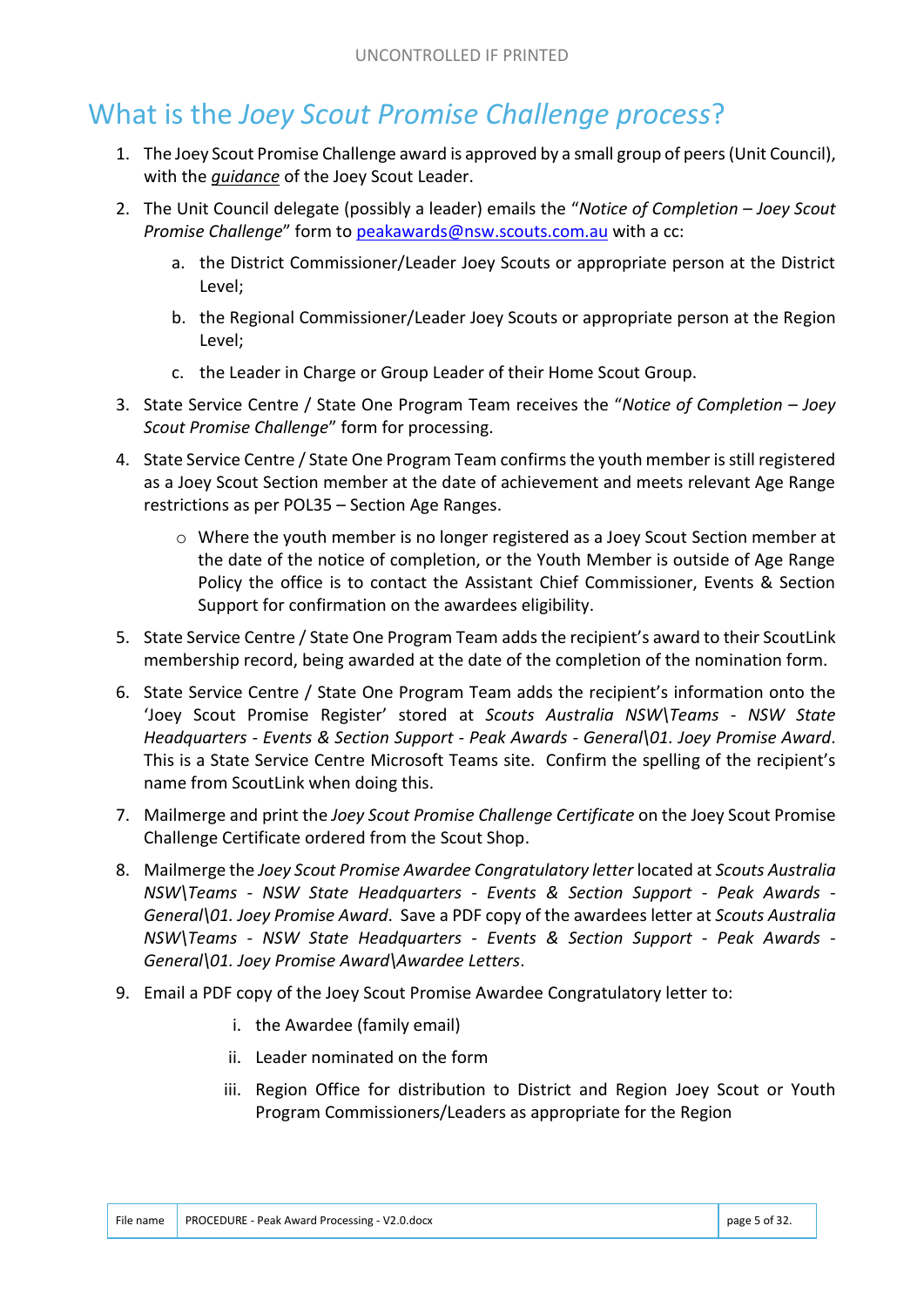10. Post the Congratulatory letter along with the certificate and Joey Scout Challenge Badge, addressed to the Joey Scout Leader as per the details on the *Notice of Completion* form. Record on the 'Joey Scout Promise Register' the date the certificate was posted.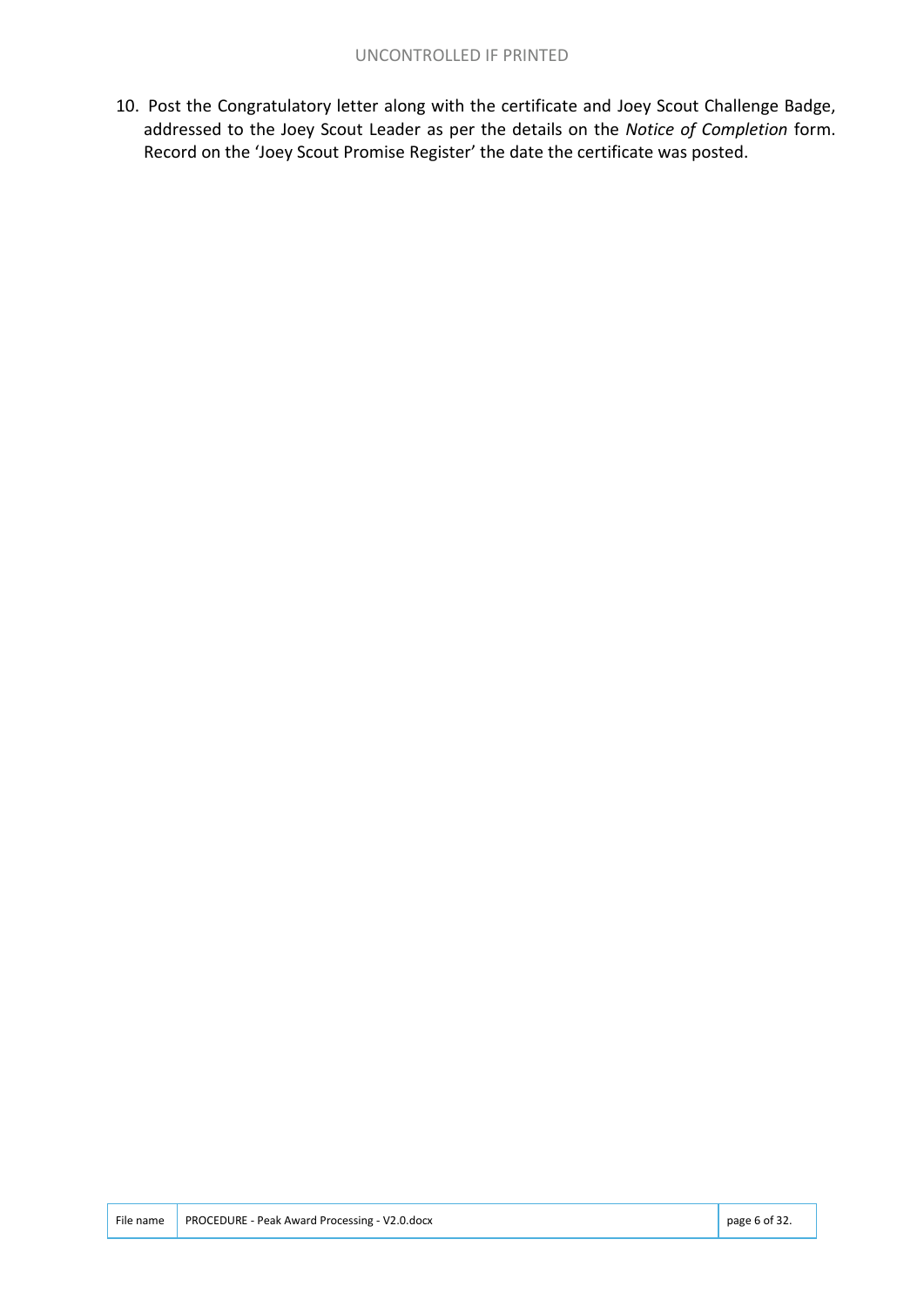#### UNCONTROLLED IF PRINTED



| File name   PROCEDURE - Peak Award Processing - V2.0.docx | page 7 of 32. |
|-----------------------------------------------------------|---------------|
|                                                           |               |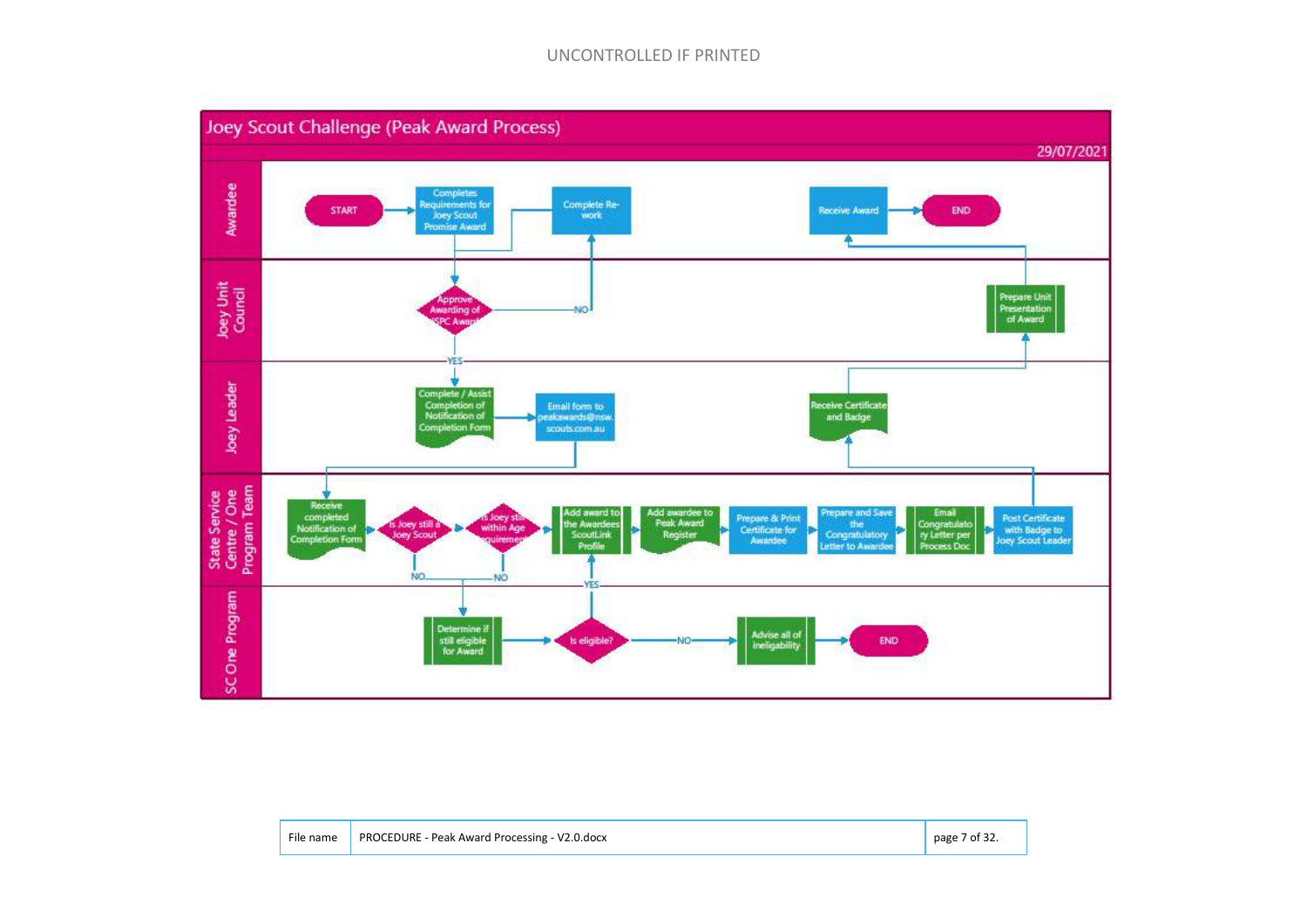## *Joey Scout Promise Challenge* Processing Checklist

|     | <b>Checking the Form</b>         |                                                                                                                                                                           |  |  |
|-----|----------------------------------|---------------------------------------------------------------------------------------------------------------------------------------------------------------------------|--|--|
| 1.  | YES / NO                         | The Registration Number and name on the form match the<br>registration number and name on ScoutLink                                                                       |  |  |
| 2.  | YES / NO                         | Awardee is registered as a Joey Scout in ScoutLink on the date the<br>award was approved by the Unit Council                                                              |  |  |
| 3.  | YES / NO                         | Awardee is aged between 5 years of age (five) and has not yet had<br>their 9 <sup>th</sup> (ninth) birthday as at the date the award was approved by<br>the Unit Council. |  |  |
| 4.  | YES / NO                         | The Scout Group on the form, match the Scout Group the Joey<br>Scout is registered in ScoutLink                                                                           |  |  |
| 5.  | YES / NO                         | The address and details for the Joey Scout Leader on the form,<br>match the information on ScoutLink                                                                      |  |  |
| 6.  | YES / NO                         | The Approved By name on the form is a fellow Joey Scout                                                                                                                   |  |  |
| 7.  | YES / NO                         | The approved date does not appear before any of the<br>requirements completed dates.                                                                                      |  |  |
| 8.  | YES / NO                         | The approved date is today or earlier                                                                                                                                     |  |  |
|     | <b>Following the Process</b>     |                                                                                                                                                                           |  |  |
| 9.  | YES / NO                         | Award added to Awardees ScoutLink profile                                                                                                                                 |  |  |
| 10. | YES / NO                         | Awardee added to the Peak Award Register                                                                                                                                  |  |  |
| 11. | YES / NO                         | Joey Scout Promise Award Certificate printed for awardee                                                                                                                  |  |  |
| 12. | YES / NO                         | Joey Scout Promise Award Congratulatory letter prepared for<br>awardee                                                                                                    |  |  |
| 13. | YES / NO<br>YES / NO<br>YES / NO | Congratulatory letter emailed to:<br>the awardee,<br>Leader nominated on the form<br><b>Region Office Manager</b>                                                         |  |  |
| 14. | YES / NO                         | Certificate and Joey Scout Promise Challenge Badge inserted into<br>envelope with cardboard to ensure it is rigid                                                         |  |  |
| 15. | YES / NO                         | DO NOT BEND is written all over the envelope in red                                                                                                                       |  |  |
| 16. | YES / NO                         | Addressed to Joey Scout Leader and placed in the post                                                                                                                     |  |  |
| 17. | YES / NO                         | Date posted added to the Peak Award Register.                                                                                                                             |  |  |

If you answer NO to the above:

- 1. Call the Joey Scout Leader to confirm the awardee. If need be, have them complete a new form.
- 2. Call the Joey Scout Leader to confirm when the awardee moved groups. You will need to contact the previous group and have them transfer the youth member in ScoutLink.
- 3. Call the Joey Scout Leader and ask them to update their details in ScoutLink.
- 4. Send the form back to the Joey Scout Leader and ask them to have a Joey Scout, on the Unit Council, name and sign the form to make it a valid form.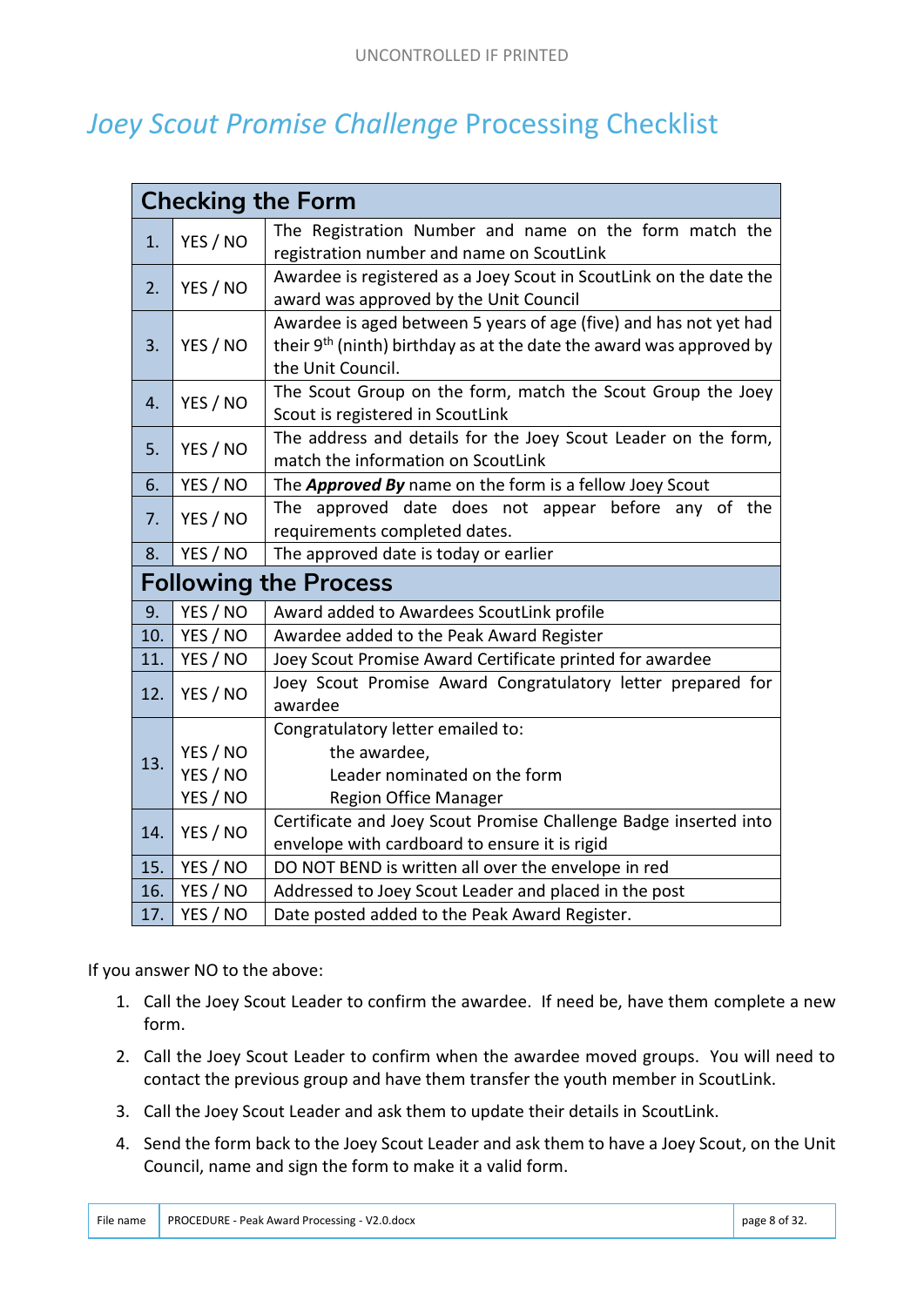- 5. Send the form back to the Joey Scout Leader letting them know the approved date is before all the requirements were completed. Have them amend and resubmit.
- 6. Send the form back to the Joey Scout Leader letting them know their approval date has not yet come, and they should review and resubmit the form with the correct date.
- 7. Contact the State Commissioner One Program to advise of this and they will decide on eligibility with a small investigation.
- 8. Contact the State Commissioner One Program to advise of this and they will decide on eligibility with a small investigation.

You will need to answer YES to all of 9-17 to ensure the process is complete.

## Joey Scout Promise Challenge Document Locations

1. Joey Scout Promise Awardee Congratulatory Letter:

https://nswscouts.sharepoint.com/:w:/s/Teams-NSWStateHeadquarters-EventsSectionSupport-PeakAwards/EZ1uCc6HSnJOlmEDg9hwUv4BYUYs7fpaOkRm0whHnpBvJQ?e=T0Ec4R

2. Joey Scout Leader Notification Letter:

https://nswscouts.sharepoint.com/:w:/s/Teams-NSWStateHeadquarters-EventsSectionSupport-PeakAwards/EZ1uCc6HSnJOlmEDg9hwUv4BYUYs7fpaOkRm0whHnpBvJQ?e=T0Ec4R

3. Joey Scout Peak Award Register:

https://nswscouts.sharepoint.com/:x:/s/Teams-NSWStateHeadquarters-EventsSectionSupport-PeakAwards/EaSkvoG\_IsNNoxgMgfdpNo8Bevdm09IvDq6oJPWHGoV2Gw?e=HdXp0 n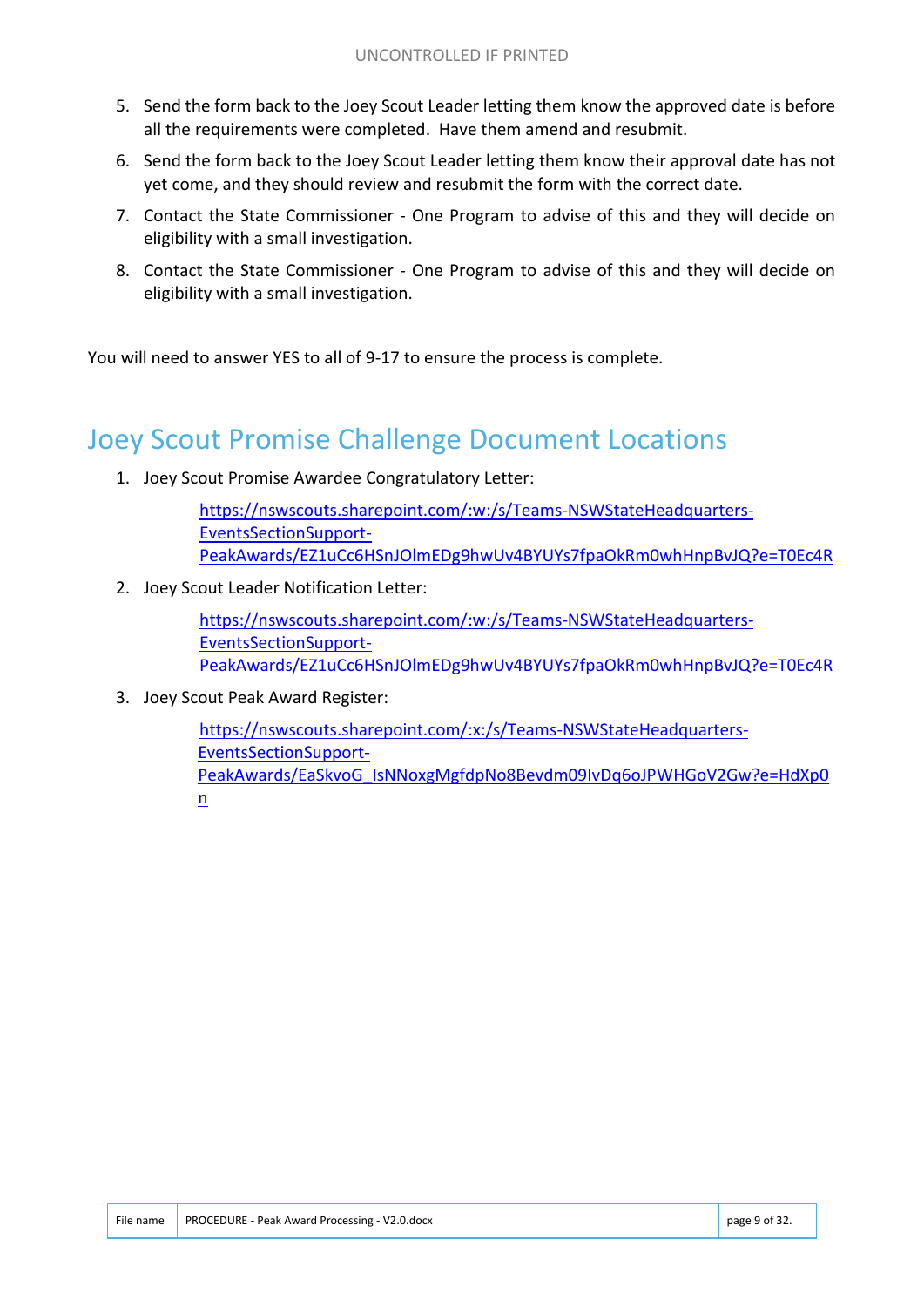# 3 Cub Scout Grey Wolf Award

## What is the *Cub Scout Grey Wolf*?

The Cub Scout Peak Award, the Grey Wolf, may be the final achievement for a youth member in the Cub Scout section. It is the role of members of the Unit Council to support Cub Scouts through the final steps towards their Peak Award.

#### Award Scheme

There are six components of the Grey Wolf Award. These are

- Completion of Milestone 3
- Eight progressions in the Outdoor Adventure Skills
	- $\circ$  This must include achieving Stage 3 in each of Bushcraft, Bushwalking and Camping
- Six Special Interest Area projects
- An Adventurous Journey
- A Leadership or Personal Development Course
- A Personal Reflection

Once all requirements of the Peak Award have been met, the Unit Council submits the Peak Award Notification of Completion Form, (this might require an Adult Leader to email the Form) to the State Service Centre for processing.

The Peak Award form can be downloaded from https://pr.scouts.com.au/achievementpathways/ select the *Peak Awards* tab to locate the current version of the Peak Award Form.

#### Old Award Scheme (Transition from Jan 2020-Dec 2021)

There are six components of the Grey Wold Award. These are:

- Completed Gold Boomerang
- In the past twelve months, participated in a minimum of four (4) outdoor activities
- In the past twelve months, attended two (2) Unit Councils
- Complete four (4) Level 2 Achievement Badges. Once from each category
- Complete one of the Special Interest Badges
- Develop and present a resource for the Patrol or Unit, based on the Cub Scouts understanding of the Jungle Book

Once all requirements of the Peak Award have been met, the Unit Council submits the Peak Award Notification of Completion Form, (this might require an Adult Leader to email the Form) to the State Service Centre for processing.

The Peak Award form can be downloaded from

https://www.nsw.scouts.com.au/members-services/state-forms/ and scroll down to the section '*Awards'* to locate the current version of the Peak Award Form.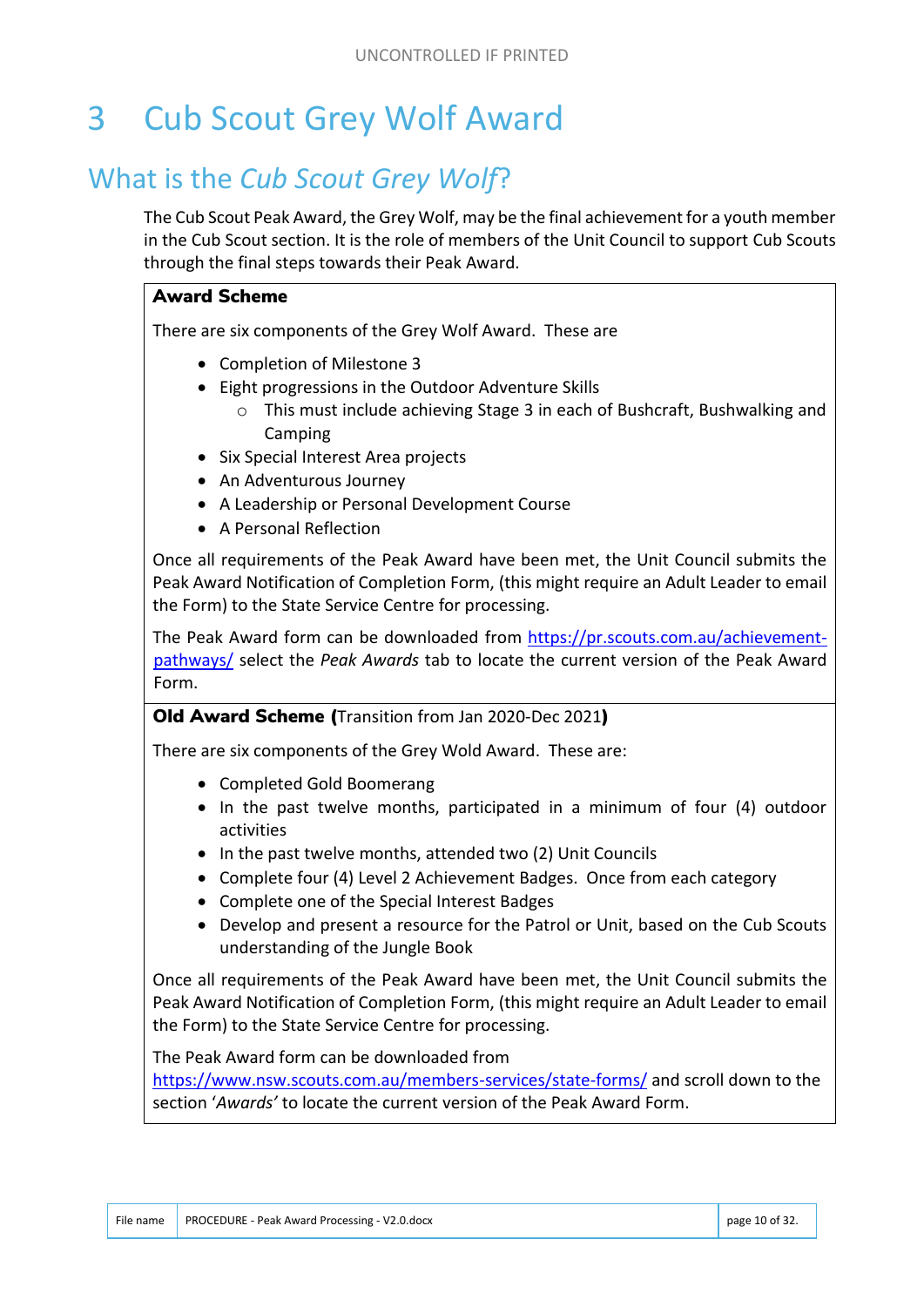## What is the Cub Scout *Grey Wolf process*?

- 1. The Cub Scout Grey Wolf award is approved by a small group of peers (Unit Council), with the *guidance* of the Cub Scout Leader.
- 2. The Unit Council delegate (possibly a leader) emails the "*Notice of Completion – Grey Wolf Award*" form to peakawards@nsw.scouts.com.au with a cc to :
	- a. the District Commissioner/Leader Cub Scouts or appropriate person at the District Level;
	- b. the Regional Commissioner/Leader Cub Scouts or appropriate person at the Region Level;
	- c. the Leader in Charge or Group Leader of their Home Scout Group.
- 3. State Service Centre / State One Program Team receives the "*Notice of Completion – Grey Wolf Award*" form for processing.
- 4. State Service Centre / State One Program Team confirms the youth member is still registered as a Cub Scout Section member at the date of achievement and meets relevant Age Range restrictions as per POL35 – Section Age Ranges.
	- $\circ$  Where the youth member is no longer registered as a Cub Scout Section member at the date of the notice of completion, or the Youth Member is outside of Age Range Policy the office is to contact the Assistant Chief Commissioner, Events & Section Support for confirmation on the awardees eligibility.
- 5. State Service Centre / State One Program Team adds the recipient's award to their ScoutLink membership record, being awarded at the date of the completion of the nomination form.
- 6. State Service Centre / State One Program Team adds the recipient's information onto the '*Grey Wolf Peak Award Register*' located at *Scouts Australia NSW\Teams - NSW State Headquarters - Events & Section Support - Peak Awards - General\02. Cub Grey Wolf Award*. Confirm the spelling of the recipient's name from ScoutLink when doing this.
- 7. Mailmerge and print the Grey Wolf Certificate ordered from the Scout Shop.
- 8. Mailmerge and print a copy of the Grey Wolf Awardee Congratulatory letter. Save a PDF copy of the letter at *Scouts Australia NSW\Teams - NSW State Headquarters - Events & Section Support - Peak Awards - General\02. Cub Grey Wolf Award\Awardee letters*.
- 9. Email a copy of the PDF version of the Grey Wolf Awardee Congratulatory letter to:
	- i. the Awardee (family email)
	- ii. Leader nominated on the form
	- iii. Region Office for distribution to District and Region Cub Scout or Youth Program Commissioners/Leaders as appropriate for the Region
- 10. Post the congratulatory letter along with the certificate, the Grey Wolf Badge addressed to the Cub Scout Leader as per the details on the Notice of Completion form. Record on the Peak Award Register the date the certificate was posted.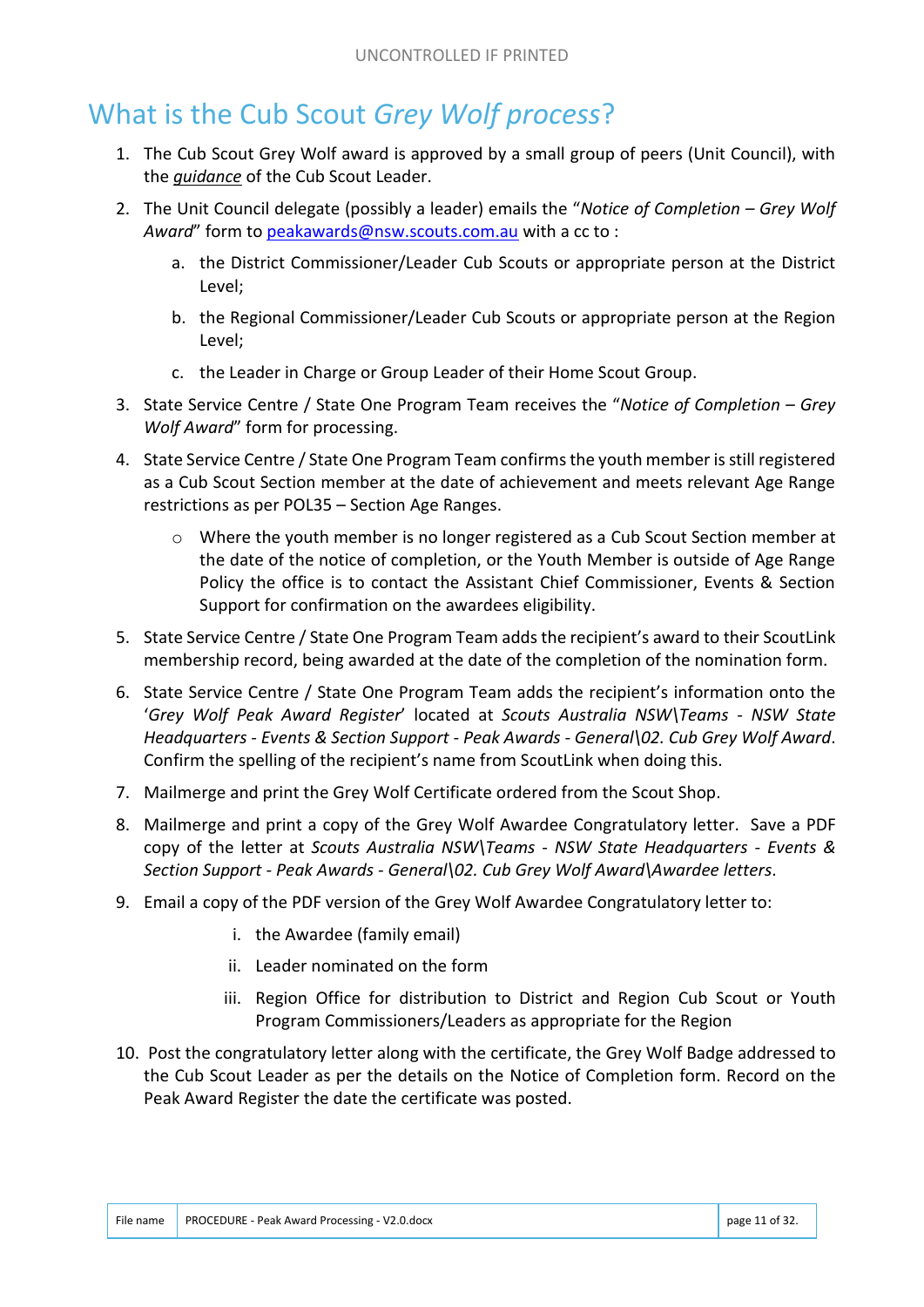#### UNCONTROLLED IF PRINTED



| File name | PROCEDURE - Peak Award Processing - V2.0.docx | page 12 of $32$ . |
|-----------|-----------------------------------------------|-------------------|
|           |                                               |                   |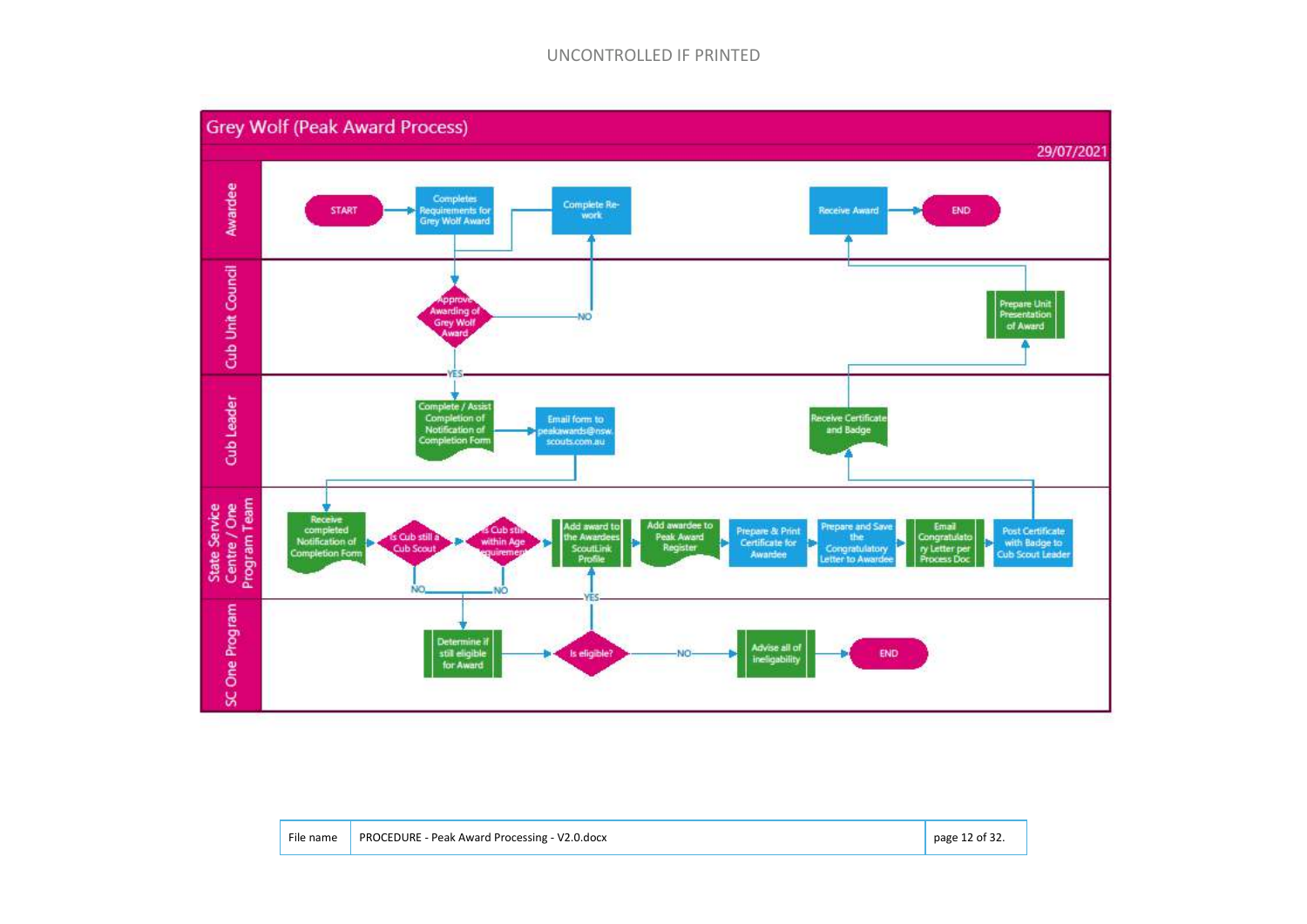## *Grey Wolf Award* Processing Checklist

|     |          | <b>Checking the Form</b>                                                                                                                                                      |
|-----|----------|-------------------------------------------------------------------------------------------------------------------------------------------------------------------------------|
| 1.  | YES / NO | The Registration Number and name on the form match the<br>registration number and name on ScoutLink                                                                           |
| 2.  | YES / NO | Awardee is registered as a Cub Scout in ScoutLink on the date the<br>award was approved by the Unit Council                                                                   |
| 3.  | YES / NO | Awardee is aged between 8 years of age (eight) and has not yet<br>had their 12 <sup>th</sup> (twelfth) birthday as at the date the award was<br>approved by the Unit Council. |
| 4.  | YES / NO | The Scout Group on the form, match the Scout Group registered in<br>ScoutLink                                                                                                 |
| 5.  | YES / NO | The address and details for the Cub Scout Leader on the form,<br>match the information on ScoutLink                                                                           |
| 6.  | YES / NO | The Approved By name on the form is a fellow Cub Scout                                                                                                                        |
| 7.  | YES / NO | The approved date does not appear before any of the<br>requirements completed dates.                                                                                          |
|     |          |                                                                                                                                                                               |
| 8.  | YES / NO | The approved date is today or earlier                                                                                                                                         |
|     |          | <b>Following the Process</b>                                                                                                                                                  |
| 9.  | YES / NO | Award added to Awardees ScoutLink profile                                                                                                                                     |
| 10. | YES / NO | Awardee added to the Peak Award Register                                                                                                                                      |
| 11. | YES / NO | Grey Wolf Certificate printed for awardee                                                                                                                                     |
| 12. | YES / NO | Grey Wolf Award Congratulatory letter prepared for awardee                                                                                                                    |
|     |          | Congratulatory letter emailed to:                                                                                                                                             |
|     | YES / NO | the awardee,                                                                                                                                                                  |
| 13. | YES / NO | Leader nominated on the form                                                                                                                                                  |
|     | YES / NO | <b>Region Office Manager</b>                                                                                                                                                  |
| 14. | YES / NO | Certificate, Grey Wolf Badge and Woggle inserted into envelope<br>with cardboard to ensure it is rigid                                                                        |
| 15. | YES / NO | DO NOT BEND is written all over the envelope in red                                                                                                                           |
| 16. | YES / NO | Addressed to Cub Scout Leader and placed in the post                                                                                                                          |

If you answer NO to any of the above:

- 1. Call the Cub Scout Leader to confirm the awardee. If need be, have them complete a new form.
- 2. Call the Cub Scout Leader to confirm when the awardee moved groups. You will need to contact the previous group and have them transfer the youth member in ScoutLink.
- 3. Call the Cub Scout Leader and ask them to update their details in ScoutLink.
- 4. Send the form back to the Cub Scout Leader and ask them to have a Cub Scout, on the Unit Council, name and sign the form to make it a valid form.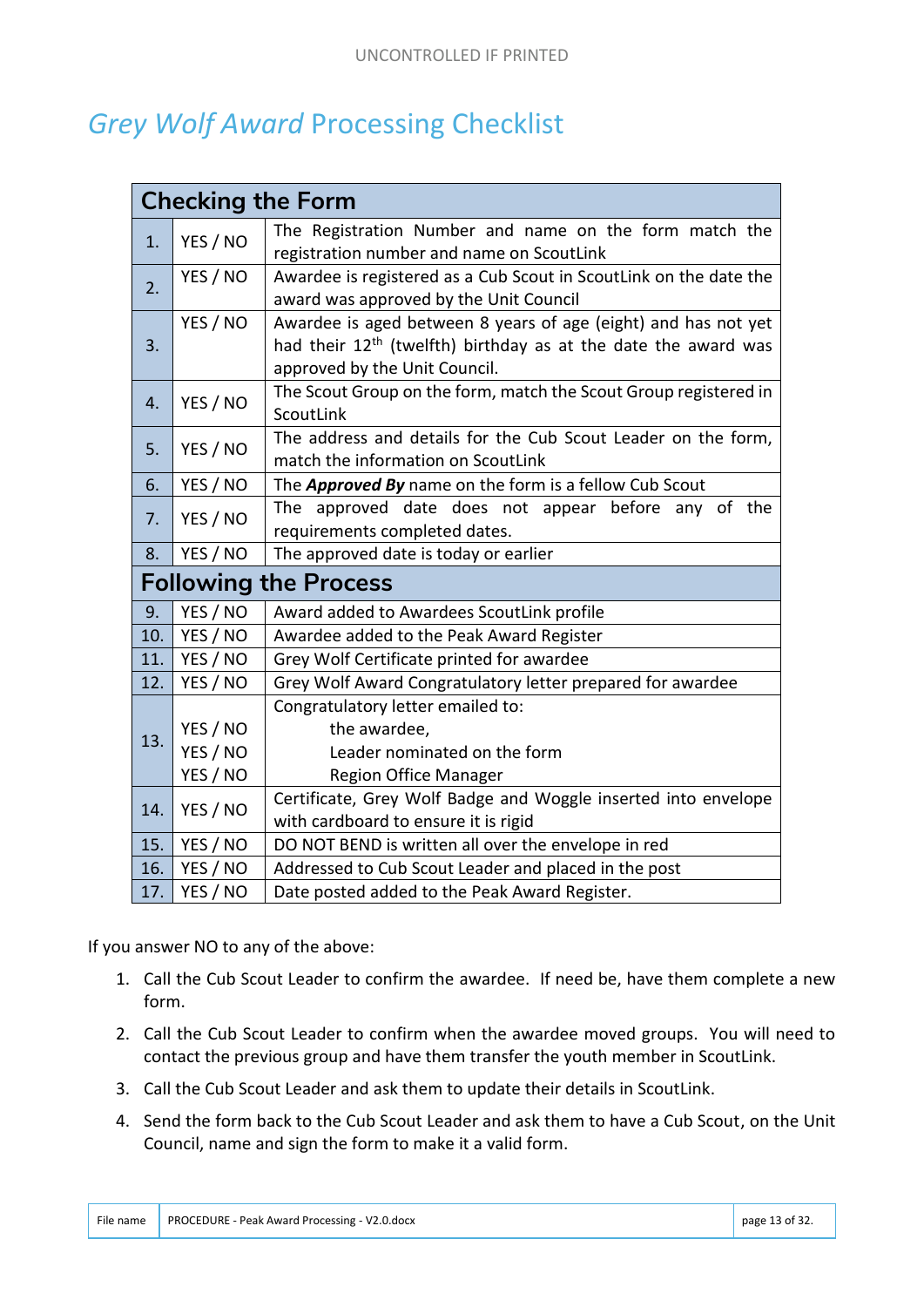- 5. Send the form back to the Cub Scout Leader letting them know the approved date is before all the requirements were completed. Have them amend and resubmit.
- 6. Send the form back to the Cub Scout Leader letting them know their approval date has not yet come, and they should review and resubmit the form with the correct date.
- 7. Contact the State Commissioner One Program to advise of this and they will decide on eligibility with a small investigation.
- 8. Contact the State Commissioner One Program to advise of this and they will decide on eligibility with a small investigation.

You will need to answer YES to all of 9-17 to ensure the process is complete.

## Grey Wolf Document Locations

1. Grey Wolf Awardee Congratulatory Letter:

https://nswscouts.sharepoint.com/:w:/s/Teams-NSWStateHeadquarters-EventsSectionSupport-PeakAwards/ESNbNN9\_ohVMvDuARXgCrusB4ZTmMtOZ8YZAqvXqfDGa\_w?e=ilbHg D

2. Cub Scout Leader Notification Letter:

https://nswscouts.sharepoint.com/:w:/s/Teams-NSWStateHeadquarters-EventsSectionSupport-PeakAwards/EWnIy\_UTr1FLpxwvaMvYaoAB58oFwiP2HEMHe1zP\_pm\_2A?e=5K9hD D

3. Cub Scout Grey Wolf Peak Award Register:

https://nswscouts.sharepoint.com/:x:/s/Teams-NSWStateHeadquarters-EventsSectionSupport-PeakAwards/EQoMCT5pyLBPm4mOJN9hEVQBzXdrp8m6X9Sw-zgFD4BAg?e=PRSusV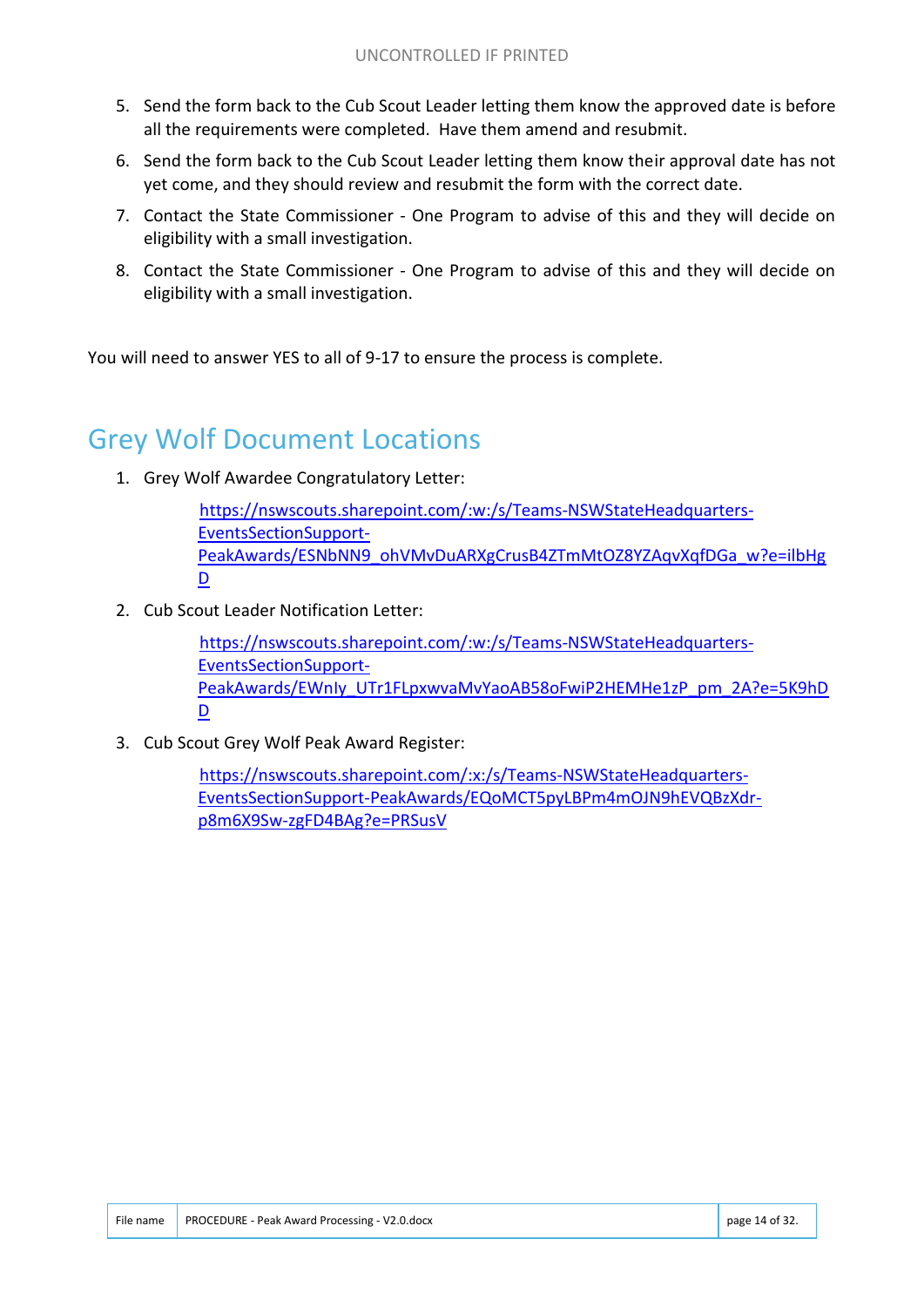# 4 Australian Scout Award

## What is the *Australian Scout Award*?

The Scout Peak Award, the Australian Scout Award, may be the final achievement for a youth member in the Scout section. It is the role of members of the Unit Council to support Scouts through the final steps towards their Peak Award.

#### Award Scheme

There are six components of the Australian Scout Award. These are

- Completion of Milestone 3
- Ten progressions in the Outdoor Adventure Skills
	- o This must include achieving Stage 5 in each of Bushcraft, Bushwalking and Camping
- Six Special Interest Area projects
- An Adventurous Journey
- A Leadership or Personal Development Course
- A Personal Reflection

Once all requirements of the Peak Award have been met, the Unit Council submits the Peak Award Notification of Completion Form, (this might require an Adult Leader to email the Form) to the State Service Centre for processing.

The Peak Award form can be downloaded from https://pr.scouts.com.au/achievementpathways/ select the *Peak Awards* tab to locate the current version of the Peak Award Form.

#### Old Award Scheme (Transition from Jan 2020-Dec 2021)

There are three components of the Australian Scout Medallion. These are:

- Participate in a Scout Leadership Course at any time after completion of your Pioneer Badge
- Demonstrate and active leadership role in Scouting
- Achieve the ADVENTURER CORD

Once all requirements of the Peak Award have been met, the Unit Council submits the Peak Award Notification of Completion Form, to the State Service Centre for processing.

The Peak Award form can be downloaded from

https://www.nsw.scouts.com.au/members-services/state-forms/ and scroll down to the section '*Awards'* to locate the current version of the Peak Award Form.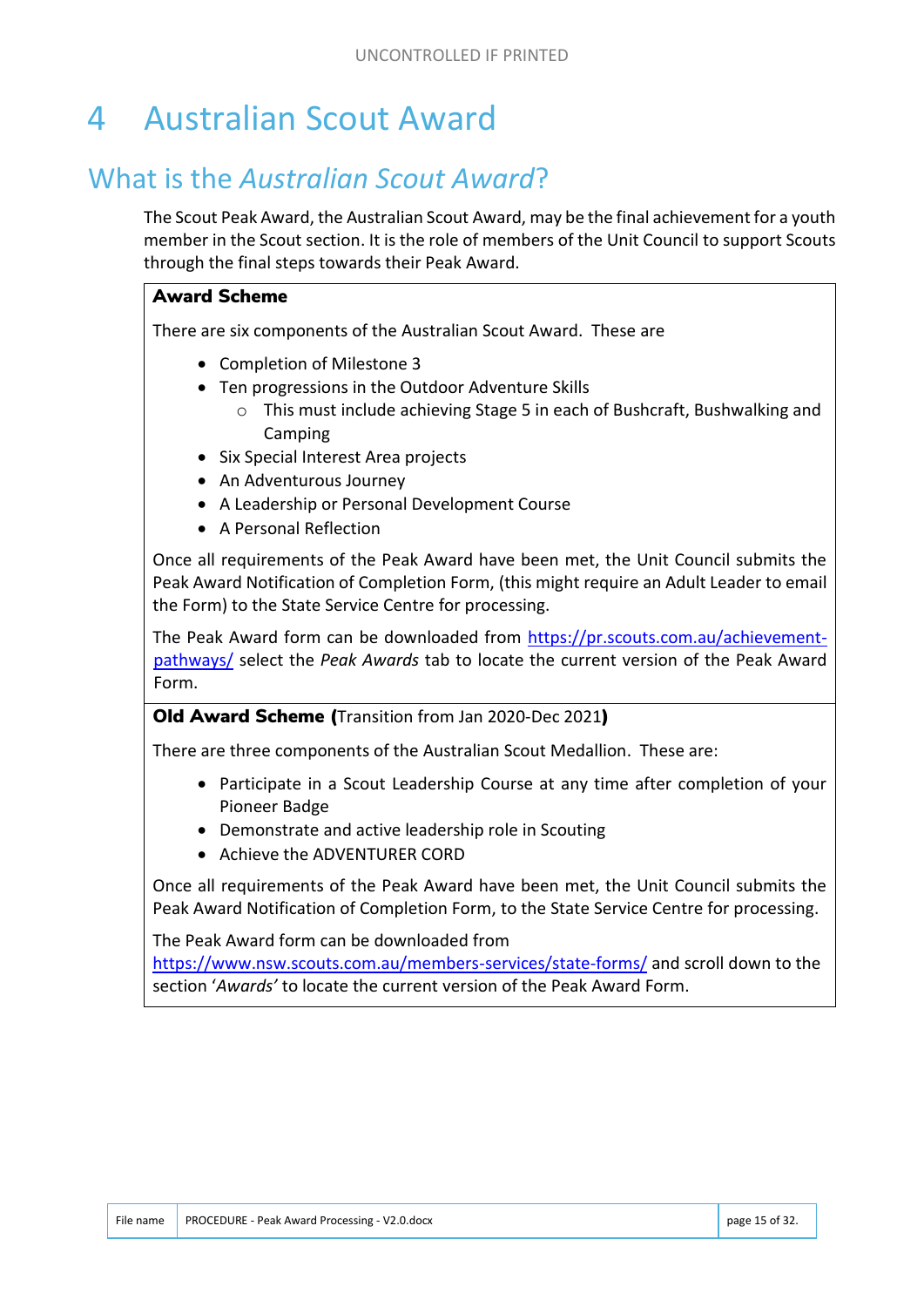## What is the *Australian Scout Award process*?

- 1. The Australian Scout Award is approved by a small group of peers (Unit Council), with the *guidance* of the Scout Leader.
- 2. The Unit Council delegate (possibly a leader) emails the "*Notice of Completion – Australian Scout Award*" form to peakawards@nsw.scouts.com.au with a cc to :
	- a. the District Commissioner/Leader Scouts or appropriate person at the District Level;
	- b. the Regional Commissioner/Leader Scouts or appropriate person at the Region Level;
	- c. the Leader in Charge or Group Leader of their Home Scout Group.
- 3. State Service Centre / State One Program Team receives the "*Notice of Completion – Australian Scout Award*" form for processing.
- 4. State Service Centre / State One Program Team confirms the youth member is still registered as a Scout Section member at the date of achievement and meets relevant Age Range restrictions as per POL35 – Section Age Ranges.
	- $\circ$  Where the youth member is no longer registered as a Scout Section member at the date of the notice of completion, or the Youth Member is outside of Age Range Policy the office is to contact the Assistant Chief Commissioner, Events & Section Support for confirmation on the awardees eligibility.
- 5. State Service Centre / State One Program Team adds the recipient's award to their ScoutLink membership record, being awarded at the date of the completion of the nomination form.
- 6. State Service Centre / State One Program Team adds the recipient's information onto the '*Australian Scout Award Peak Award Register*' stored at *Scouts Australia NSW\Teams - NSW State Headquarters - Events & Section Support - Peak Awards - General\03. Scout ASM Award*, confirming the spelling of the recipient's name from ScoutLink when doing this.
- 7. Mailmerge and save only (do not print) a PDF copy of the Australian Scout Medallion Awardee Congratulatory Letter located at *Scouts Australia NSW\Teams - NSW State Headquarters - Events & Section Support - Peak Awards - General\03. Scout ASM Award*.
	- a. Save at Scouts *Australia NSW\Teams NSW State Headquarters Events & Section Support - Peak Awards - General\03. Scout ASM Award\(year) Awardee congratulatory letters*.
- 8. Mailmerge and print the Australian Scout Medallion Scout Leader Notification Letter located at *Scouts Australia NSW\Teams - NSW State Headquarters - Events & Section Support - Peak Awards - General\03. Scout ASM Award*.
	- a. Save a PDF copy at *Scouts Australia NSW\Teams NSW State Headquarters Events & Section Support - Peak Awards - General\03. Scout ASM Award\*(year*) leader notification letters*
- 9. Email a copy of the Australian Scout Medallion Congratulatory letter and Leader Notification Letter to:
	- i. the Awardee,
	- ii. Leader nominated on the form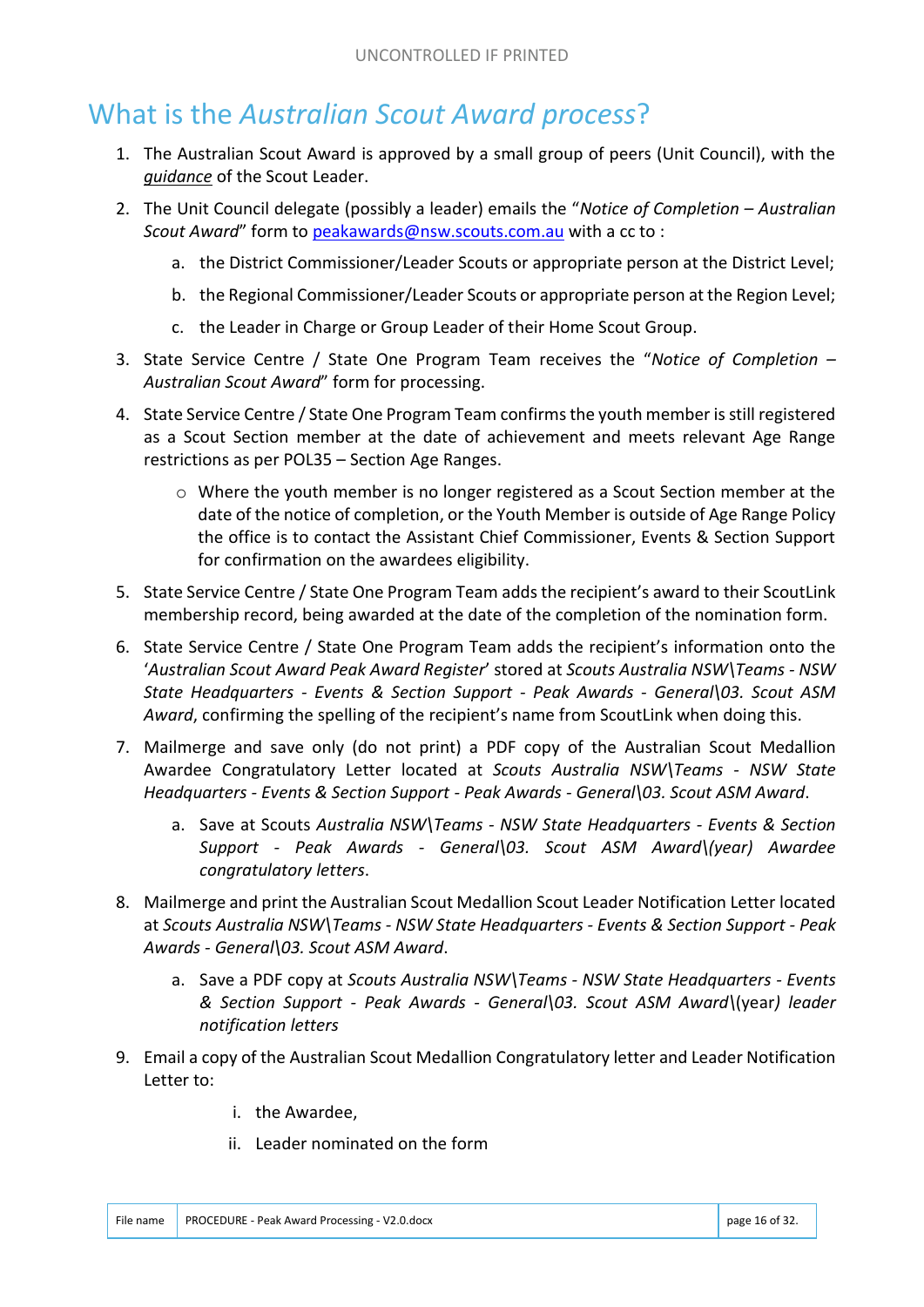- iii. Region Office for distribution to District and Region Scouts or Youth Program Commissioners/Leaders as appropriate for the Region
- 10. Post the Australian Scout Award Scout Leader Notification Letter along with the Australian Scout Award Badge, addressed to the Scout Leader as per details on the *Notice of Completion* form. Record on the *Peak Award Register* the date the letter was posted.
- 11. Email the Scout Leader requesting one Portrait photo of the awardee and a citation for the Awardee to be returned within 2 weeks. Create a diary note to follow this up should it not be received.
- 12. Add the awardee details to the next State Ceremony Awardee Register.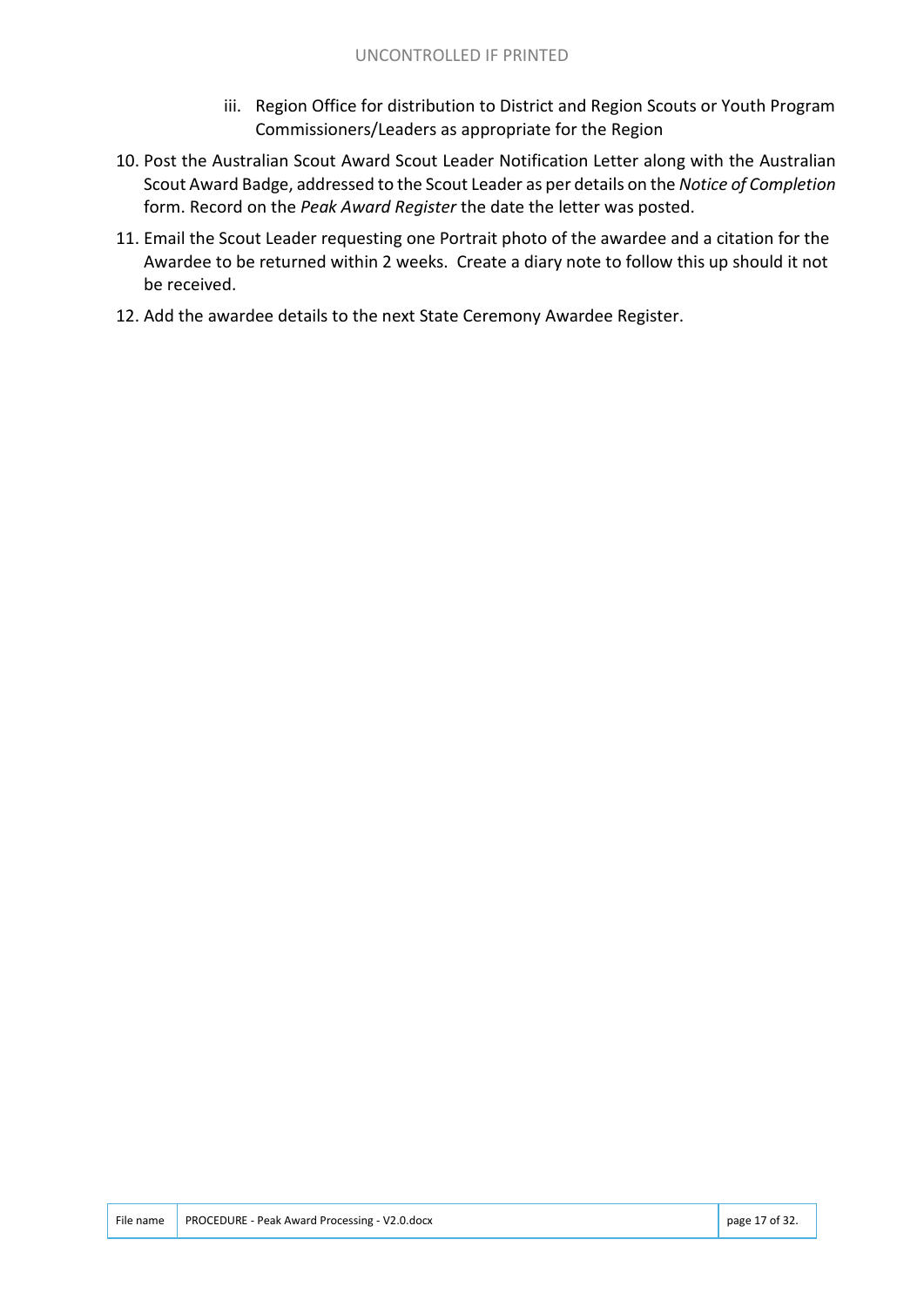#### UNCONTROLLED IF PRINTED



| File name | PROCEDURE - Peak Award Processing - V2.0.docx | page 18 of 32. |
|-----------|-----------------------------------------------|----------------|
|-----------|-----------------------------------------------|----------------|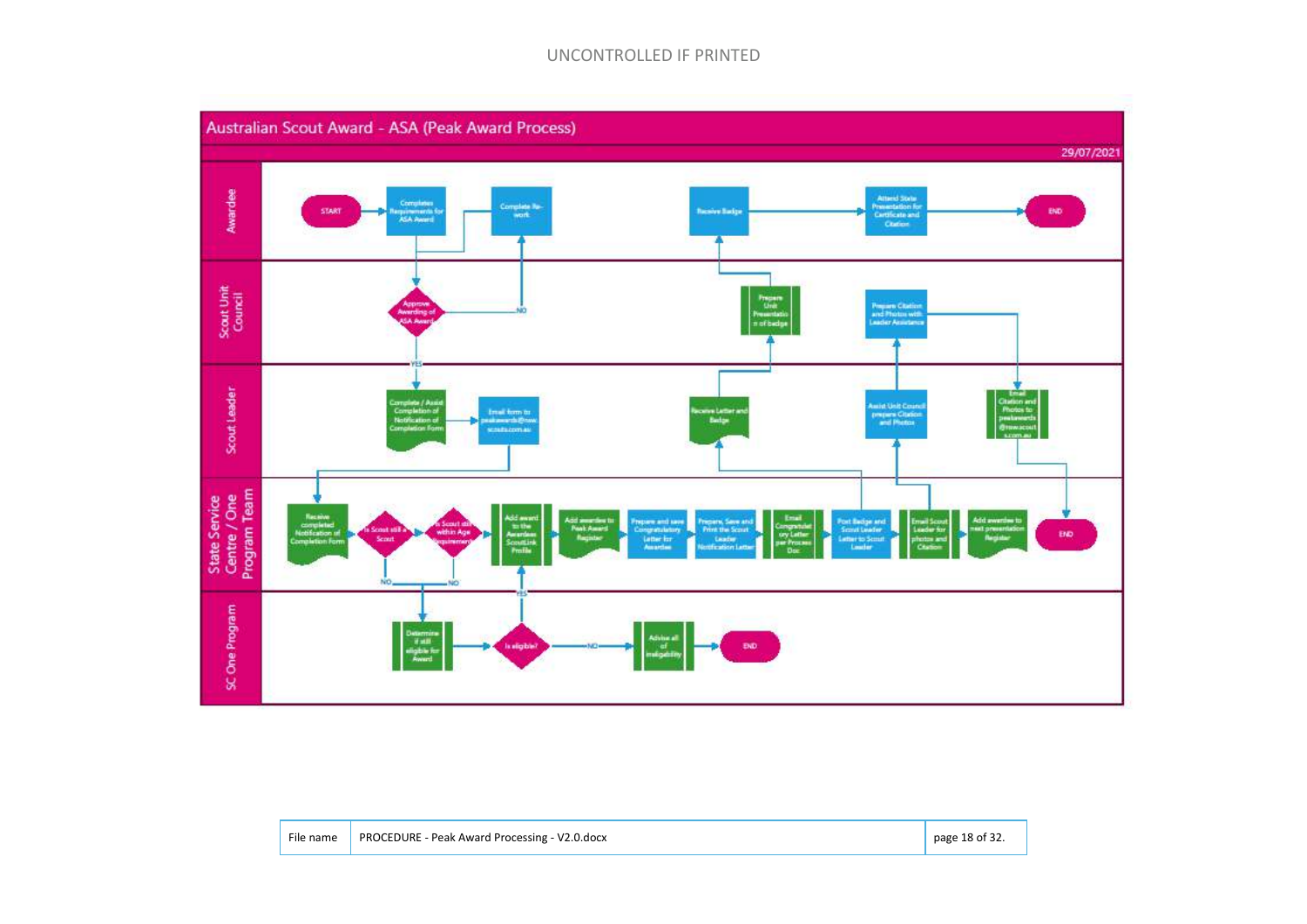## *Australian Scout Award* Processing Checklist

|                              |          | <b>Checking the Form</b>                                                                                                                                                          |  |
|------------------------------|----------|-----------------------------------------------------------------------------------------------------------------------------------------------------------------------------------|--|
| 1.                           | YES / NO | The Registration Number and name on the form match the<br>registration number and name on ScoutLink                                                                               |  |
| 2.                           | YES / NO | Awardee is registered as a Scout in ScoutLink on the date the<br>award was approved by the Unit Council                                                                           |  |
| 3.                           | YES / NO | Awardee is aged between 11 years of age (eleven) and has not yet<br>had their 15 <sup>th</sup> (fifteenth) birthday as at the date the award was<br>approved by the Unit Council. |  |
| 4.                           | YES / NO | The Scout Group on the form, match the Scout Group registered in<br>ScoutLink                                                                                                     |  |
| 5.                           | YES / NO | The address and details for the Scout Leader on the form, match<br>the information on ScoutLink                                                                                   |  |
| 6.                           | YES / NO | The Approved By name on the form is a fellow Scout                                                                                                                                |  |
| 7.                           | YES / NO | The approved date does not appear before any of the<br>requirements completed dates.                                                                                              |  |
| 8.                           | YES / NO | The approved date is today or earlier                                                                                                                                             |  |
| <b>Following the Process</b> |          |                                                                                                                                                                                   |  |
| 9.                           | YES / NO | Award added to Awardees ScoutLink profile                                                                                                                                         |  |
| 10.                          | YES / NO | Awardee added to the Peak Award Register                                                                                                                                          |  |
| 11.                          | YES / NO | ASM Congratulatory letter prepared for awardee                                                                                                                                    |  |
| 12.                          | YES / NO | ASM Scout Leader Notification letter prepared and printed                                                                                                                         |  |
|                              | YES / NO | Congratulatory letter emailed to:<br>the awardee,                                                                                                                                 |  |
| 13.                          | YES / NO | Leader nominated on the form                                                                                                                                                      |  |
|                              | YES / NO | Region Office manager                                                                                                                                                             |  |
| 14.                          | YES / NO | ASM Badge and Scout Leader Notification Letter inserted into<br>envelope.                                                                                                         |  |
| 15.                          | YES / NO | Addressed to Scout Leader and placed in the post                                                                                                                                  |  |
| 16.                          | YES / NO | Date posted added to the Peak Award Register.                                                                                                                                     |  |
| 17.                          | YES / NO | Awardee added to next Presentation Register                                                                                                                                       |  |
| 18.                          | YES / NO | Scout Leader emailed for copies of photos and a citation                                                                                                                          |  |
| 19.                          | YES / NO | Diary note to follow up Scout Leader for photos and citation set for<br>2 weeks                                                                                                   |  |
| 20.                          | YES / NO | Photos and Citation received                                                                                                                                                      |  |

If you answer NO to any of the above:

- 1. Call the Scout Leader to confirm the awardee. If need be, have them complete a new form.
- 2. Call the Scout Leader to confirm when the awardee moved groups. You will need to contact the previous group and have them transfer the youth member in ScoutLink.
- 3. Call the Scout Leader and ask them to update their details in ScoutLink.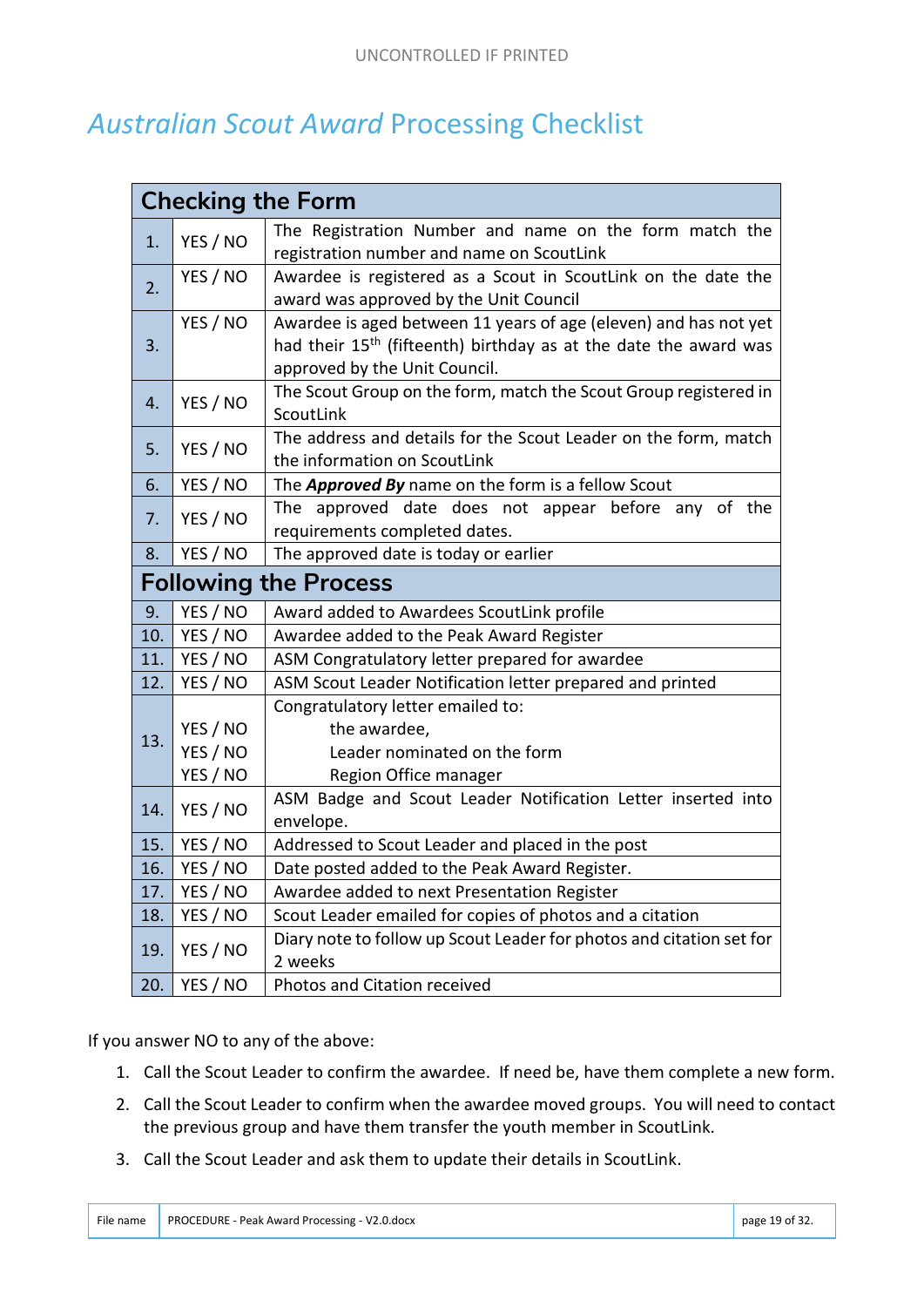- 4. Send the form back to the Scout Leader and ask them to have a Scout, on the Unit Council name, and sign the form to make it a valid form.
- 5. Send the form back to the Scout Leader letting them know the approved date is before all the requirements were completed. Have them amend and resubmit.
- 6. Send the form back to the Scout Leader letting them know their approval date has not yet come, and they should review and resubmit the form with the correct date.
- 7. Contact the State Commissioner One Program to advise of this and they will decide on eligibility with a small investigation.
- 8. Contact the State Commissioner One Program to advise of this and they will decide on eligibility with a small investigation.

You will need to answer YES to all of 9-20 to ensure the process is complete.

## ASA Document Locations

1. Awardee Congratulatory Letter:

https://nswscouts.sharepoint.com/:w:/s/Teams-NSWStateHeadquarters-EventsSectionSupport-PeakAwards/Edc4vjRjCAhMgxcWMTZHTu0BmY5Jyubl0SMkxHfP\_Pxh\_Q?e=kyXQLj

2. Scout Leader Notification Letter:

https://nswscouts.sharepoint.com/:w:/s/Teams-NSWStateHeadquarters-EventsSectionSupport-PeakAwards/EVp9x1UrLyRImMvpk5DcLd0BJyOPkWjpNTaIAfu1chbj4w?e=cRbvKW

3. Australian Scout Medallion Peak Award Register:

https://nswscouts.sharepoint.com/:x:/s/Teams-NSWStateHeadquarters-EventsSectionSupport-PeakAwards/Edgi5rIMy5ZBj52afnxUtvkBcgImvNqgynHd2SnzyozgEQ?e=azEuj7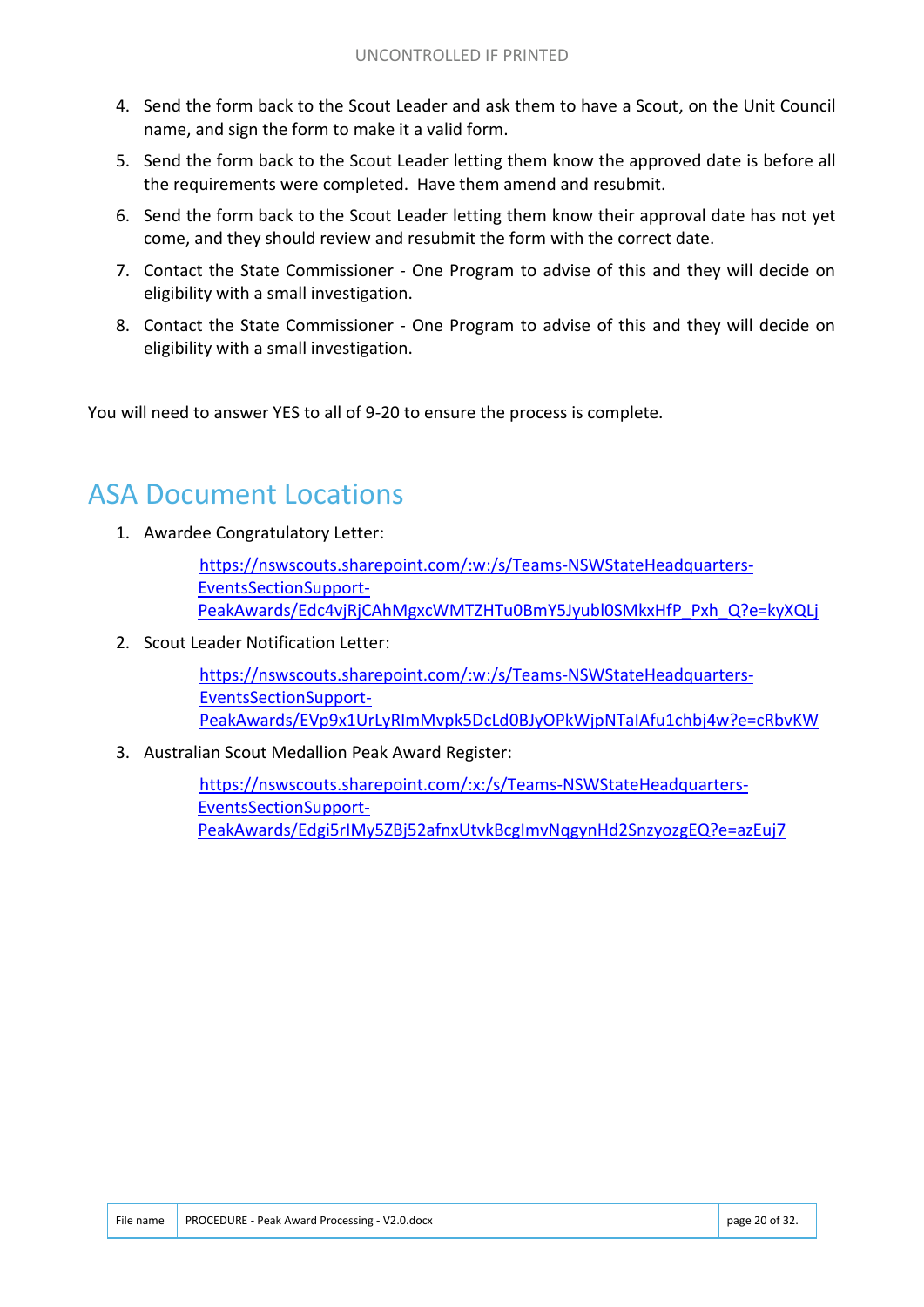# 5 Queen's Scout Award

## What is the *Queen's Scout Award*?

The Venturer Scout Peak Award, the Queen's Scout, may be the final achievement for a youth member in the Venturer Scout section. It is the role of members of the Unit Council to support Venturer Scouts through the final steps towards their Peak Award.

#### Award Scheme

There are six components of the Queen's Scout Award. These are

- Completion of Milestone 3
- Twelve progressions in the Outdoor Adventure Skills
	- o This must include achieving Stage 5 in each of Bushcraft, Bushwalking, and Camping
	- $\circ$  This must include at least four achievements of Stage 4 or higher in any streams
- Six Special Interest Area projects
- An Adventurous Journey
- A Leadership or Personal Development Course
- A Personal Reflection

Once all requirements of the Peak Award have been met, the Unit Council submits the Peak Award Notification of Completion Form, (this might require an Adult Leader to email the Form) to the State Service Centre for processing.

The Peak Award form can be downloaded from https://pr.scouts.com.au/achievementpathways/ select the *Peak Awards* tab to locate the current version of the Peak Award Form.

#### Old Award Scheme (Transition from Jan 2020-Dec 2021)

There are seven components of the Queen's Scout Award. These are:

- Be invested as a Venturer Scout
- Earn the Venturing Skills Award
- Earn the Venturer Award and complete the requirements in the remaining six areas of the Venturer Award
- Complete the requirements in each of the four Award areas at QS Level
- Be recommended by the Unit Council and the Venturer Scout Leader
- Be recommended by the Group Leader on behalf of the Group Council
- Have a personal interview with the District Commissioner or equivalent

Once all requirements of the Peak Award have been met, the Unit Council submits the Peak Award Notification of Completion Form, to the State Service Centre for processing.

The Peak Award form can be downloaded from

https://www.nsw.scouts.com.au/members-services/state-forms/ and scroll down to the section '*Awards'* to locate the current version of the Peak Award Form.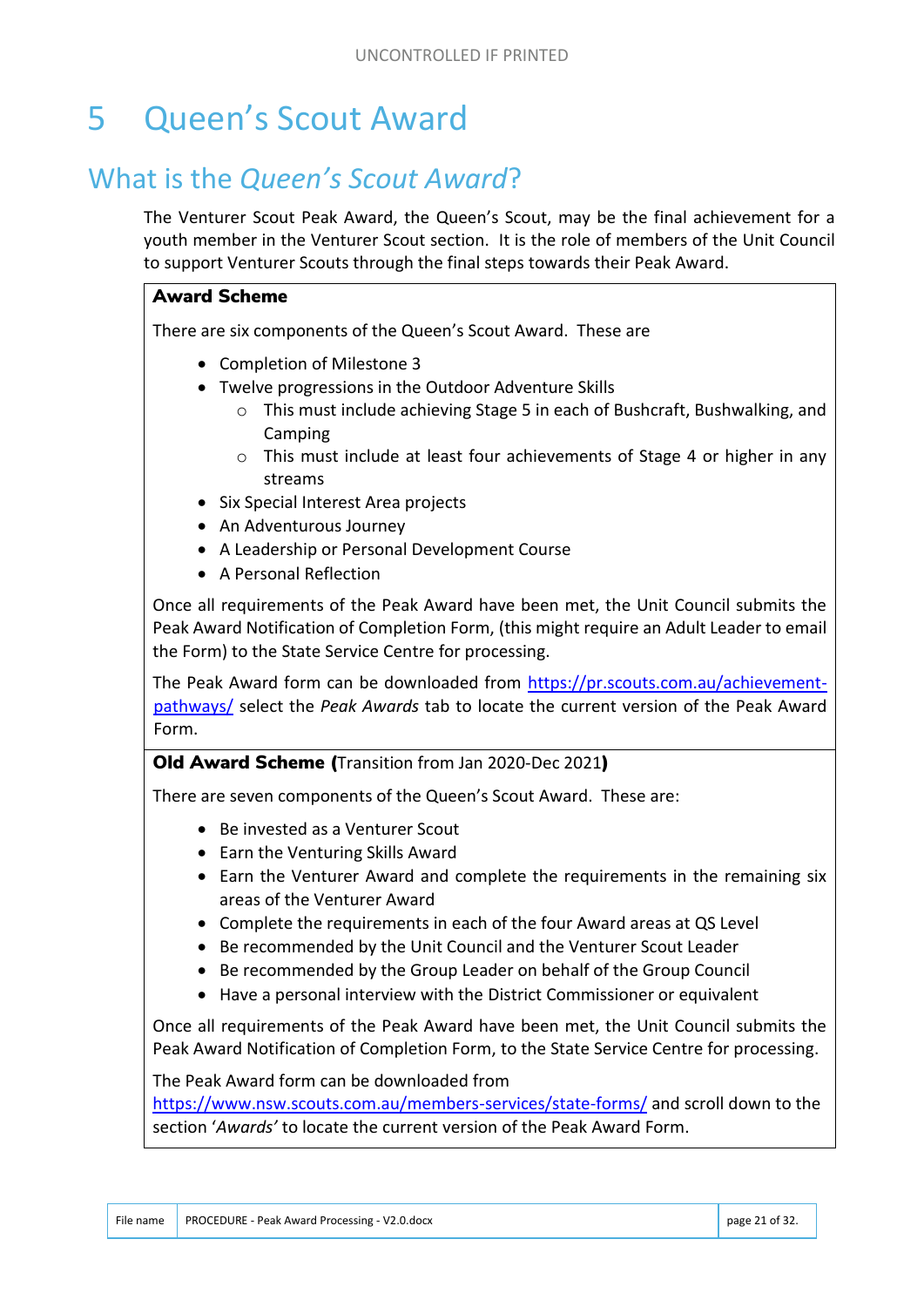## What is the *Queen's Scout Award* process?

- 1. The Queen's Scout Award is approved by a small group of peers (Unit Council), with the *guidance* of the Venturer Scout Leader.
- 2. The Unit Council delegate emails the "*Notice of Completion – Queen's Scout Award*" form to peakawards@nsw.scouts.com.au with a cc to :
	- a. the District Commissioner/Leader Venturer Scouts or appropriate person at the District Level;
	- b. the Regional Commissioner/Leader Venturer Scouts or appropriate person at the Region Level;
	- c. the Leader in Charge or Group Leader of their Home Scout Group.
- 3. State Service Centre / State One Program Team receives the "*Notice of Completion – Queen's Scout Award*" form for processing.
- 4. State Service Centre / State One Program Team confirms the youth member is still registered as a Venturer Scout Section member at the date of achievement and meets relevant Age Range restrictions as per POL35 – Section Age Ranges.
	- o Where the youth member is no longer registered as a Venturer Scout Section member at the date of the notice of completion, or the Youth Member is outside of Age Range Policy the office is to contact the Assistant Chief Commissioner, Events & Section Support for confirmation on the awardees eligibility.
- 5. State Service Centre / State One Program Team adds the recipient's award to their ScoutLink membership record, being award at the date of the completion of the nomination form.
- 6. State Service Centre / State One Program Team adds the recipient's information onto the '*Queens Scout Award Register 2020 onwards'* spreadsheet, stored at *Scouts Australia NSW\Teams - NSW State Headquarters - Events & Section Support - Peak Awards - General\04. Queens Scout Award*. Confirm the spelling of the recipient's name from ScoutLink when doing this.
- 7. Mailmerge and save only (do not print) a PDF copy of the Awardee Congratulatory Letter located at *Scouts Australia NSW\Teams - NSW State Headquarters - Events & Section Support - Peak Awards - General\04. Queens Scout Award*.
	- a. Save at Scouts *Australia NSW\Teams NSW State Headquarters Events & Section Support - Peak Awards - General\04. Queens Scout Award\(year) Awardee congratulatory letters*.
- 8. Mailmerge and print the Venturer Leader Notification Letter located at *Scouts Australia NSW\Teams - NSW State Headquarters - Events & Section Support - Peak Awards - General\04. Queens Scout Award*.
	- a. Save a PDF copy at *Scouts Australia NSW\Teams NSW State Headquarters Events & Section Support - Peak Awards - General\04. Queens Scout Award\*(year*) leader notification letters*
- 9. Email a copy of the PDF version of the Queen's Scout Congratulatory letter to: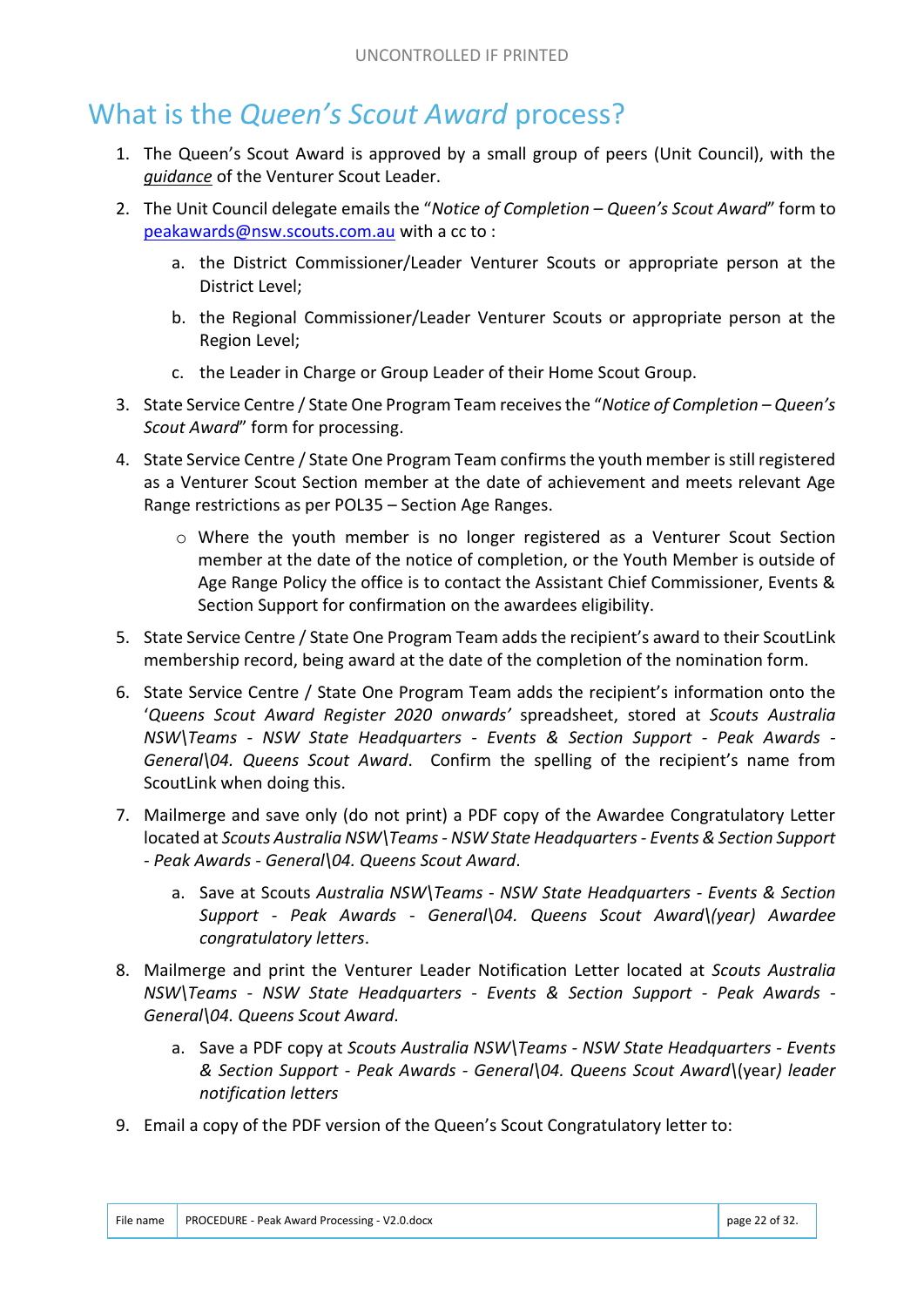- i. the Awardee,
- ii. Leader nominated on the form
- iii. Region Office for distribution to District and Region Venturer Scout or Youth Program Commissioners/Leaders as appropriate for the Region
- 10. Post the Queen's Scout Venturer Scout Leader Notification Letter along with the Queen's Scout Badge, addressed to the Venturer Scout Leader as per *Notice of Completion* form. Record on the *Peak Award Register* the date the letter was posted.
- 11. Email the Venturer Scout Leader requesting one Portrait photo of the awardee and a citation for the Awardee to be returned within 2 weeks. Create a diary note to follow this up should it not be received.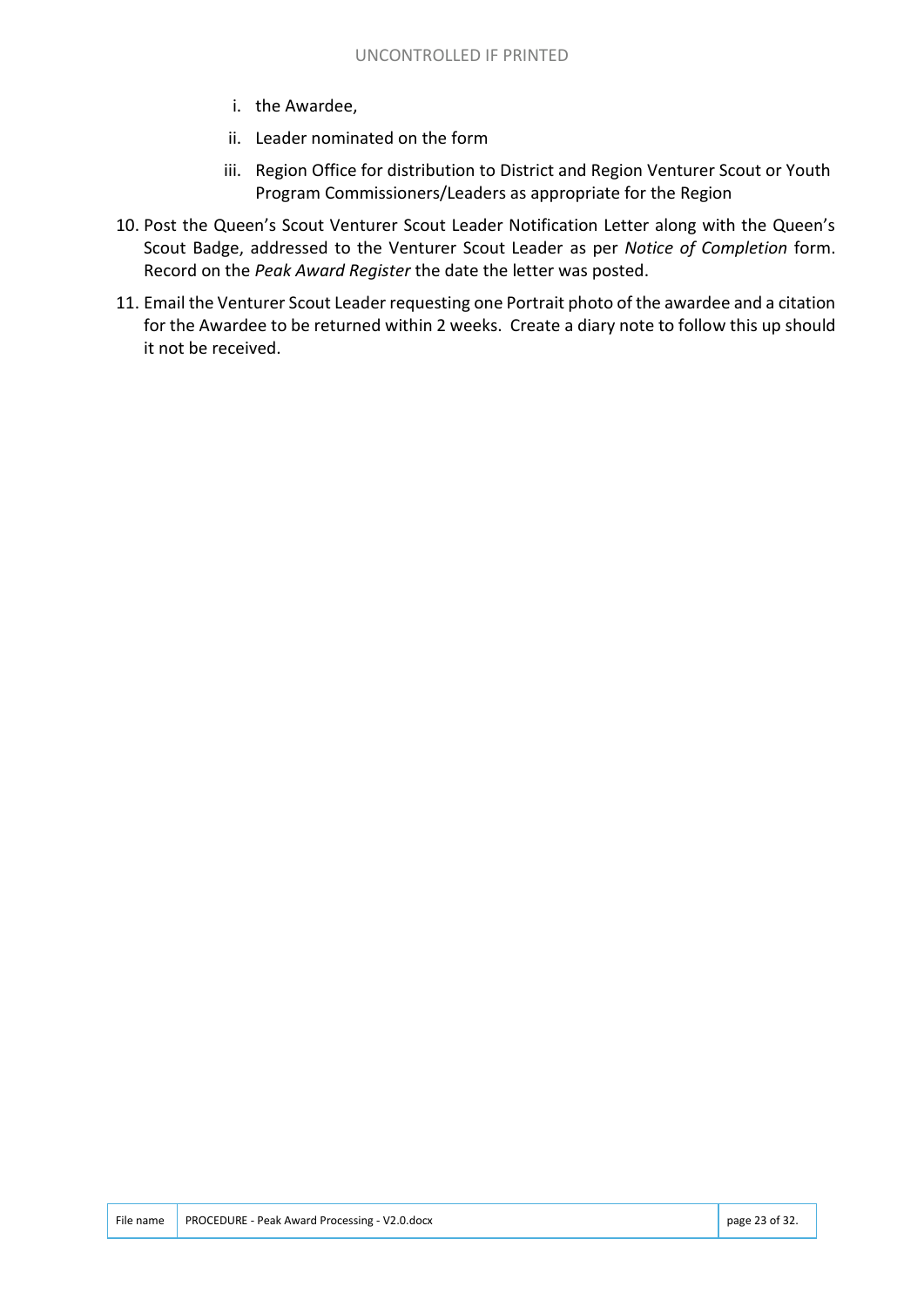#### UNCONTROLLED IF PRINTED



| File name | PROCEDURE - Peak Award Processing - V2.0.docx | page 24 of 32. |
|-----------|-----------------------------------------------|----------------|
|           |                                               |                |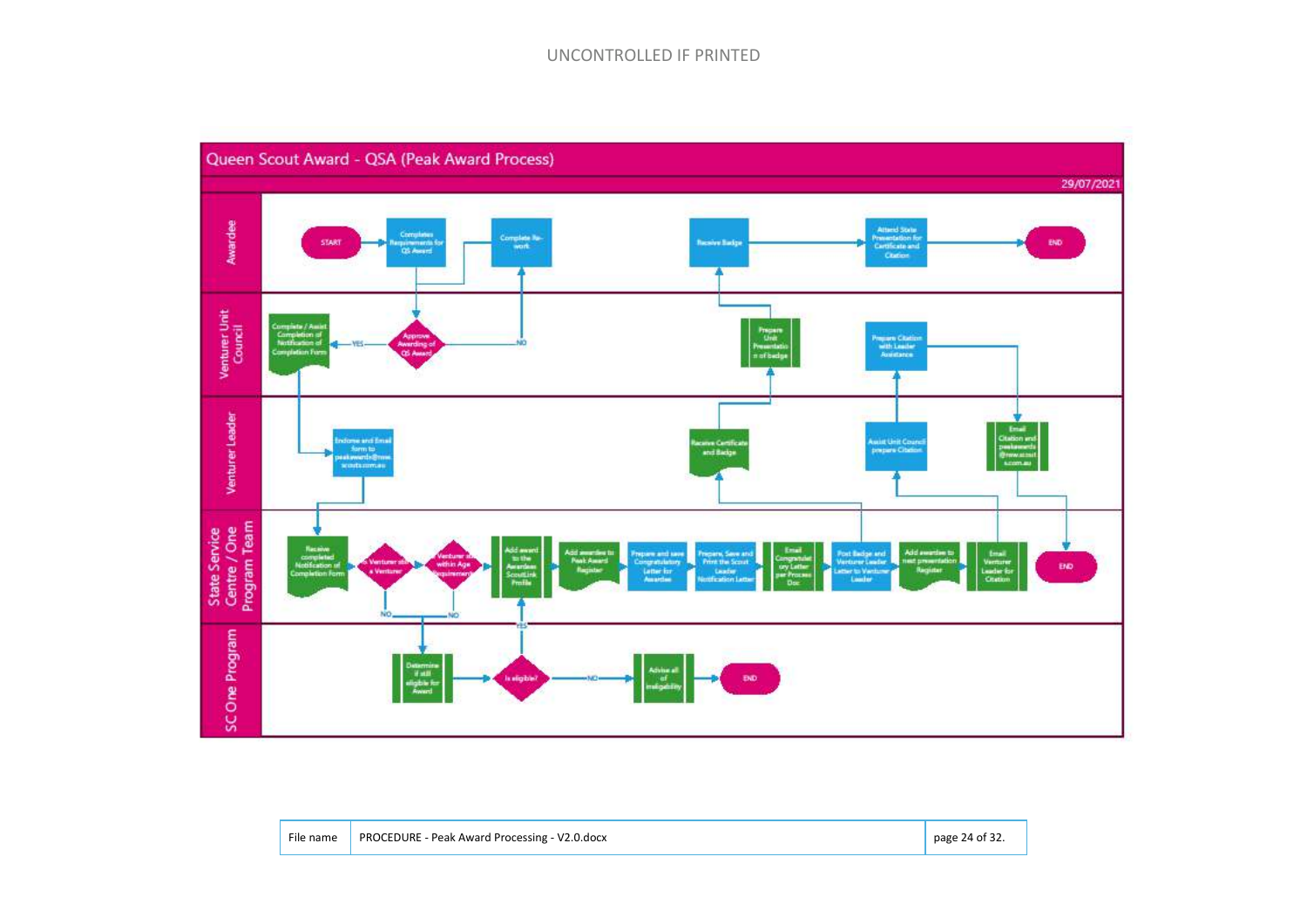## *Queen's Scout* Processing Checklist

|     |          | <b>Checking the Form</b>                                                      |
|-----|----------|-------------------------------------------------------------------------------|
| 1.  | YES / NO | The Registration Number and name on the form match the                        |
|     |          | registration number and name on ScoutLink                                     |
| 2.  | YES / NO | Awardee is registered as a Venturer Scout in ScoutLink on the date            |
|     |          | the award was approved by the Unit Council                                    |
|     | YES / NO | Awardee is aged between 14 years of age (fourteen) and has not                |
| 3.  |          | yet had their 18 <sup>th</sup> (eighteenth) birthday as at the date the award |
|     |          | was approved by the Unit Council.                                             |
| 4.  | YES / NO | The Scout Group on the form, match the Scout Group registered in              |
|     |          | ScoutLink                                                                     |
| 5.  | YES / NO | The address and details for the Venturer Scout Leader on the form,            |
|     |          | match the information on ScoutLink                                            |
| 6.  | YES / NO | The <b>Approved By</b> name on the form is a fellow Venturer Scout            |
| 7.  | YES / NO | The approved date does not appear before any of the                           |
|     |          | requirements completed dates.                                                 |
| 8.  | YES / NO | The approved date is today or earlier                                         |
|     |          | <b>Following the Process</b>                                                  |
| 9.  | YES / NO | Award added to Awardees ScoutLink profile                                     |
| 10. | YES / NO | Awardee added to the Peak Award Register                                      |
| 11. | YES / NO | QSA Congratulatory letter prepared for awardee                                |
| 12. | YES / NO | QSA Venturer Scout Leader Notification letter prepared and                    |
|     |          | printed                                                                       |
|     |          | Congratulatory letter emailed to:                                             |
| 13. | YES / NO | the Awardee,                                                                  |
|     |          |                                                                               |
|     | YES / NO | Leader nominated on the form                                                  |
|     | YES / NO | Region Office manager                                                         |
|     |          | QSA Badge and Venturer Scout Leader Notification Letter inserted              |
| 14. | YES / NO | into envelope.                                                                |
| 15. | YES / NO | Addressed to Venturer Scout Leader and placed in the post                     |
| 16. | YES / NO | Date posted added to the Peak Award Register.                                 |
| 17. | YES / NO | Awardee added to next Presentation Register                                   |
| 18. | YES / NO | Venturer Scout Leader emailed for a citation                                  |
| 19. | YES / NO | Diary note to follow up Venturer Scout Leader for citation set for 2<br>weeks |

If you answer NO to any of the above:

- 1. Call the Venturer Scout Leader to confirm the awardee. If need be, have them complete a new form.
- 2. Call the Venturer Scout Leader to confirm when the awardee moved groups. You will need to contact the previous group and have them transfer the youth member in ScoutLink.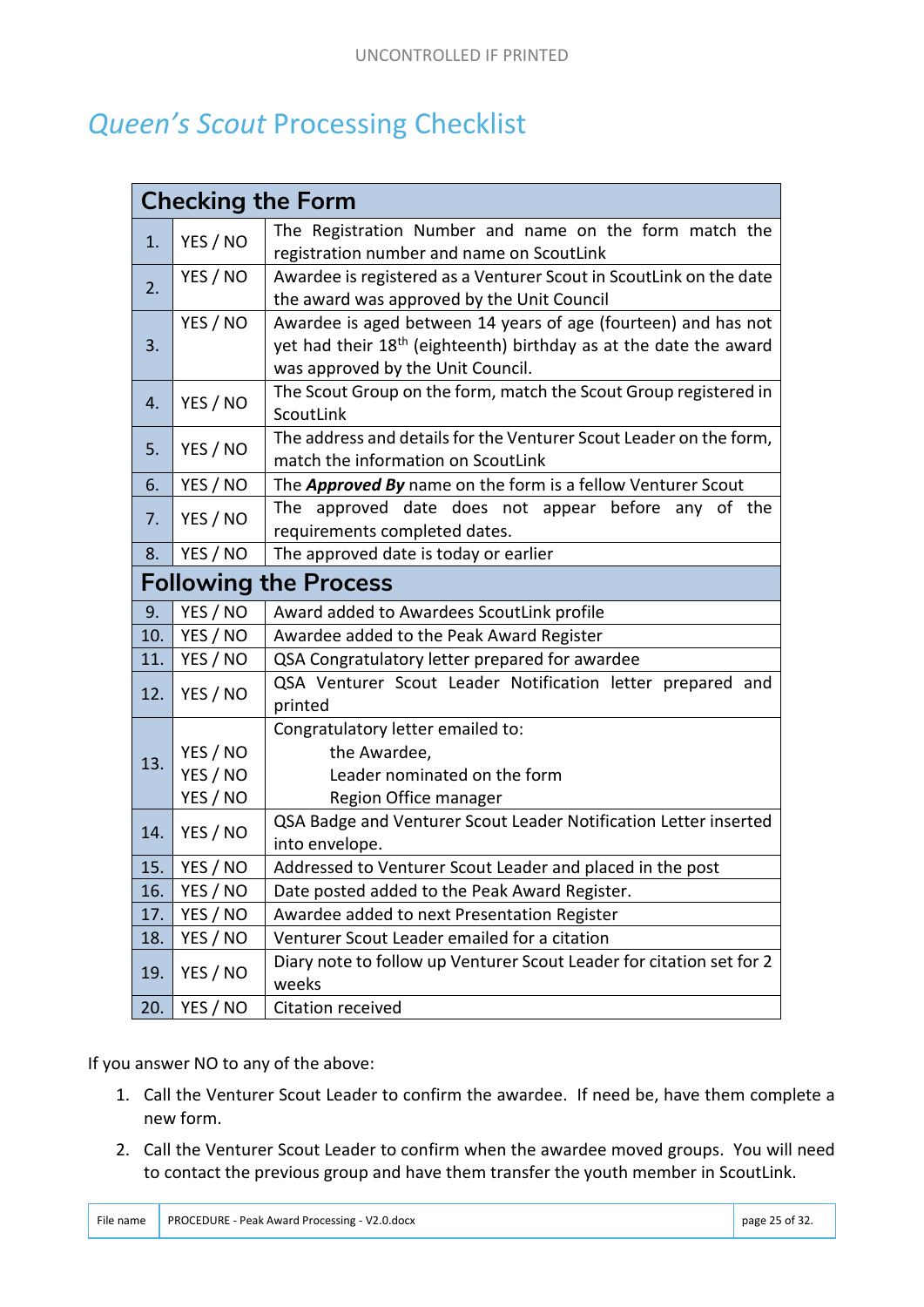- 3. Call the Venturer Scout Leader and ask them to update their details in ScoutLink.
- 4. Send the form back to the Venturer Scout Leader and ask them to have a Venturer Scout, on the Unit Council, name and sign the form to make it a valid form.
- 5. Send the form back to the Venturer Scout Leader letting them know the approved date is before all the requirements were completed. Have them amend and resubmit.
- 6. Send the form back to the Venturer Scout Leader letting them know their approval date has not yet come, and they should review and resubmit the form with the correct date.
- 7. Contact the State Commissioner One Program to advise of this and they will decide on eligibility with a small investigation.
- 8. Contact the State Commissioner One Program to advise of this and they will decide on eligibility with a small investigation.

You will need to answer YES to all of 9-20 to ensure the process is complete.

## QSA Document Locations

1. Awardee Congratulatory Letter:

https://nswscouts.sharepoint.com/:w:/s/Teams-NSWStateHeadquarters-EventsSectionSupport-PeakAwards/EYhYQSi\_gBhDm5rqf-m6FkBCrAPC9BxF4n6vWnHy1UUpw?e=c0Locx

2. Venturer Scout Leader Notification Letter:

https://nswscouts.sharepoint.com/:w:/s/Teams-NSWStateHeadquarters-EventsSectionSupport-PeakAwards/EVKSh3gySHNBn13-3YFT6DEBJ6vVU8mC-pom-VP\_Viq3ig?e=UoaJXJ

3. Queens Scout Peak Award Register:

https://nswscouts.sharepoint.com/:x:/s/Teams-NSWStateHeadquarters-EventsSectionSupport-PeakAwards/EeA7A2E8GuRGhpKrmpGENekBCXObuStV-7yZpDDS\_kkKDA?e=7UDYBK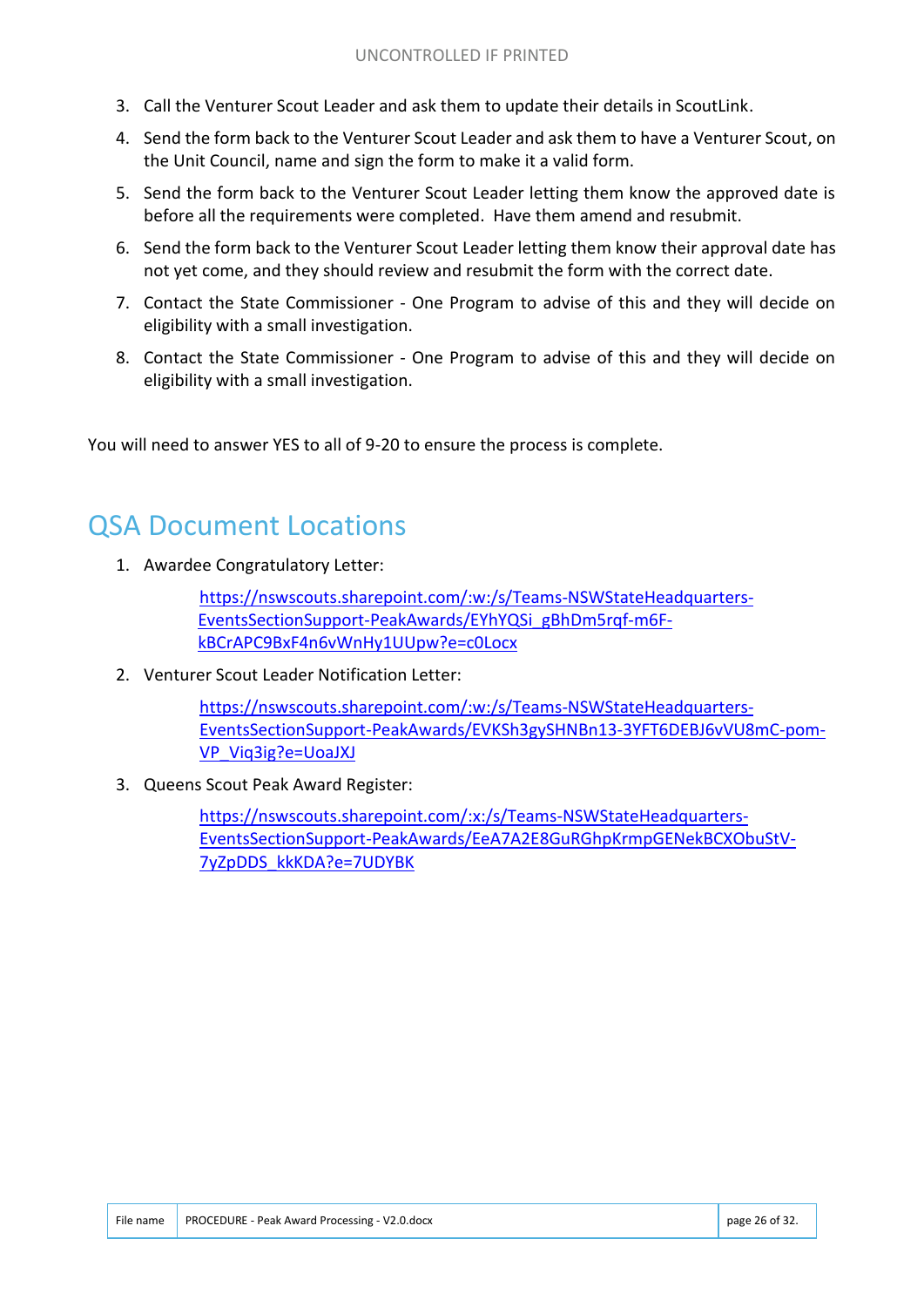# 4. Baden-Powell Scout Award

## What is the *Baden-Powell Scout Award*?

The Rover Scout Peak Award, the Baden-Powell Scout Award, may be the final achievement for a youth member in Scouting. It is the role of members of the Unit Council to support Rover Scouts in their chosen pursuits, including if chosen, the Peak Award.

#### Award Scheme

There are six components of the Baden-Powell Scout Award. These are

- Completion of Milestone 3
- Fourteen progressions in the Outdoor Adventure Skills
	- o This must include achieving Stage 5 in each of Bushcraft, Bushwalking, and Camping
	- $\circ$  This must include at least six achievements of Stage 4 or higher in any streams
- Six Special Interest Area projects
- An Adventurous Journey
- A Leadership or Personal Development Course
- A Personal Reflection

Once all requirements of the Peak Award have been met, the Branch Rover Council submits the Peak Award Notification of Completion Form, to the State Service Centre for processing.

The Peak Award form can be downloaded from https://pr.scouts.com.au/achievementpathways/ select the *Peak Awards* tab to locate the current version of the Peak Award Form.

Old Award Scheme (Transition from Jan 2020-Dec 2021)

There are eight components of the Baden-Powell Scout Award. These are:

- Be a fully invested Rover Scout
- Complete the St George Award
- Complete the Community Development Badge
- Complete the Personal Growth Badge
- Attend a self-reflection interview with the BPSA Support Team
- Be recommended by the Rover Unit Council
- Be recommended by the Region Rover Council
- Be recommended by the Branch Rover Council

Once all requirements of the Peak Award have been met, the Branch Rover Council submits the Peak Award Notification of Completion Form, to the State Service Centre for processing.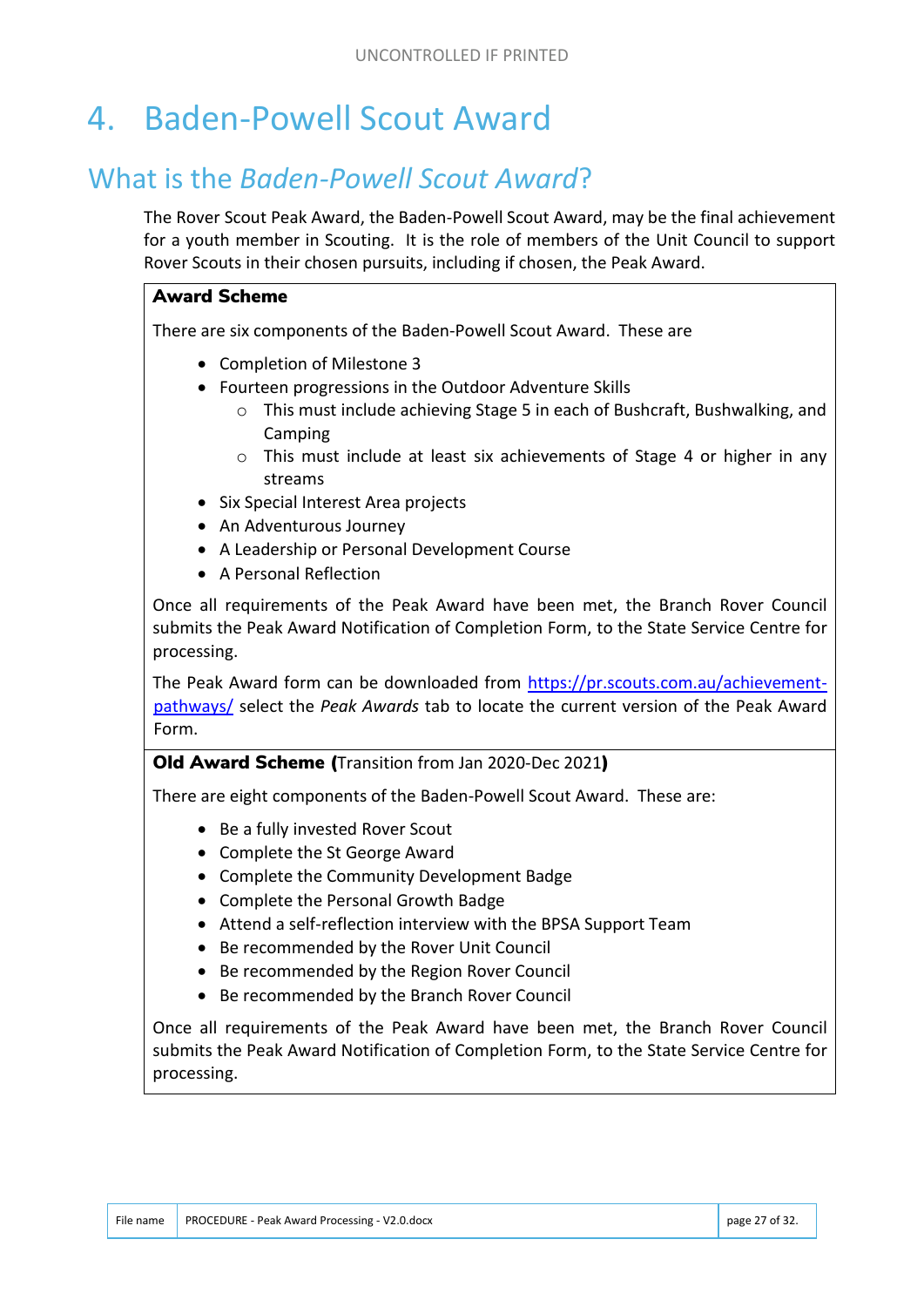The Peak Award form can be downloaded from

https://www.nsw.scouts.com.au/members-services/state-forms/ and scroll down to the section '*Awards'* to locate the current version of the Peak Award Form.

## What is the *Baden-Powell Scout Award* process?

- 1. The Baden-Powell Scout Award is approved by a small group of peers (Unit Council), prior to recommendation by the Branch/State Rover Council.
- 2. The State Rover Council delegate emails the "*Notice of Completion – Baden-Powell Scout Award*" form to peakawards@nsw.scouts.com.au including the date of the meeting where this award was recommended with a cc to :
	- a. the District Commissioner/Leader Rover Scouts or appropriate person at the District Level;
	- b. the Regional Commissioner/Leader Rover Scouts or appropriate person at the Region Level;
	- c. the Leader in Charge or Group Leader of the awardees Home Scout Group.
- 3. State Service Centre / State One Program Team receives the "*Notice of Completion – Baden-Powell Scout Award*" form for processing.
- 4. State Service Centre / State One Program Team adds the recipient's award to their ScoutLink membership record, being awarded at the date of the approval by the State Rover Council.
- 5. State Service Centre / State One Program Team adds the recipient's information onto the '*Baden Powell Scout Award Register 2020 onwards'* spreadsheet, stored at *Scouts Australia NSW\Teams - NSW State Headquarters - Events & Section Support - Peak Awards - General\05. Baden Powell Scout Award*. Confirm the spelling of the recipient's name from ScoutLink when doing this.
- 6. Mailmerge and save only (do not print) a PDF copy of the Awardee Congratulatory Letter located at *Scouts Australia NSW\Teams - NSW State Headquarters - Events & Section Support - Peak Awards - General\05. Baden Powell Scout Award*.
	- a. Save at Scouts *Australia NSW\Teams NSW State Headquarters Events & Section Support - Peak Awards - General\05. Baden Powell Scout Award\(year) Awardee congratulatory letters*.
- 7. Mailmerge and print the Crew Leader Notification Letter located at *Scouts Australia NSW\Teams - NSW State Headquarters - Events & Section Support - Peak Awards - General\05. Baden Powell Scout Award*.
	- a. Save a PDF copy at *Scouts Australia NSW\Teams NSW State Headquarters Events & Section Support - Peak Awards - General\05. Baden Powell Scout Award\*(year*) leader notification letters*
- 8. Email a PDF copy of the Baden-Powell Scout Awardee Congratulatory letter and Unit Leader Notification letter to: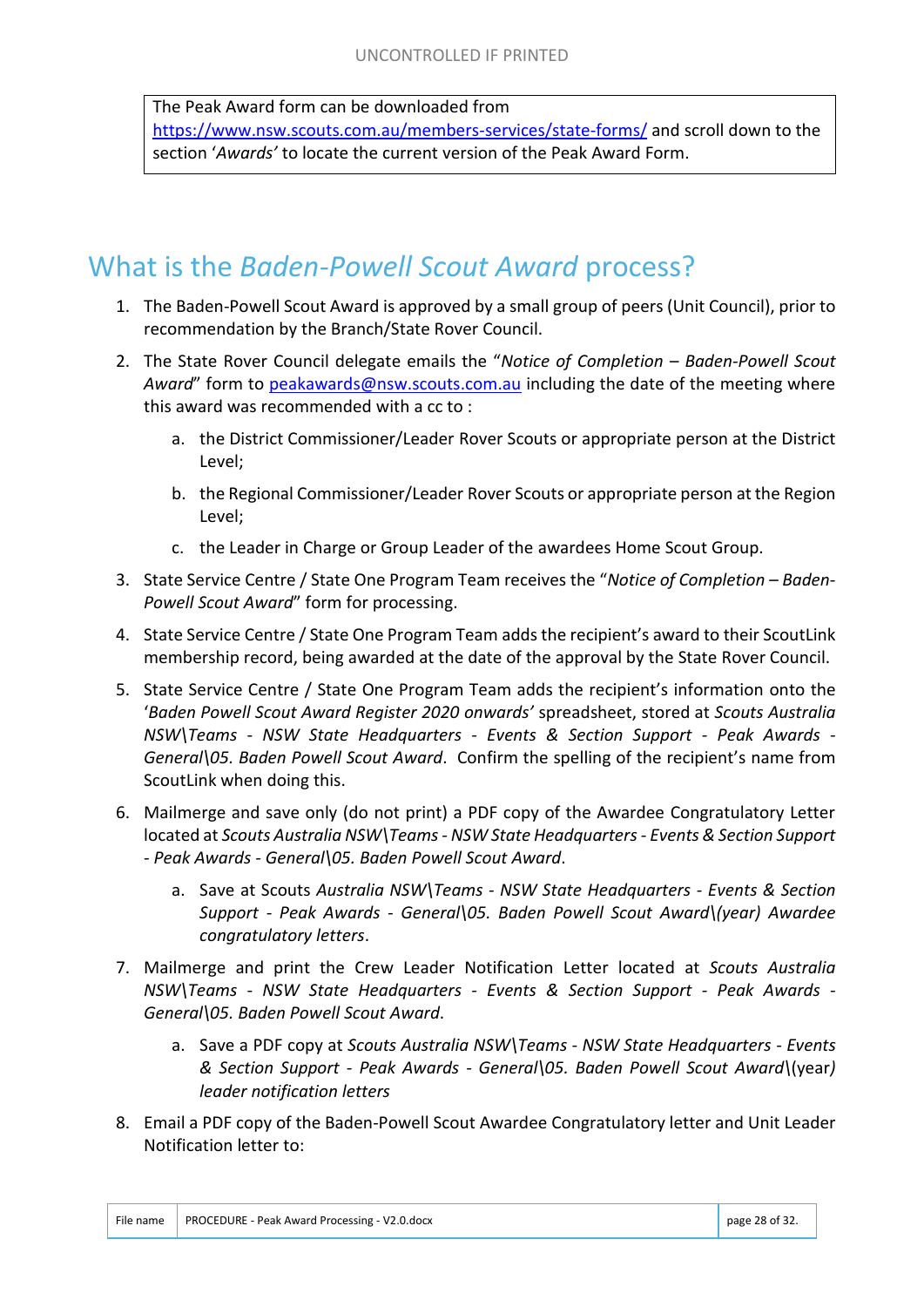- iv. the Awardee,
- v. Group Leader/Leader in Charge
- vi. Region Office for distribution to Region Rover Scout or Youth Program Commissioners/Leaders as appropriate for the Region
- 9. Post the Rover Scout Unit Leader Notification Letter along with the Baden-Powell Scout Badge, miniature badge and pin, addressed to the Unit Leader as per details on the *Notice of Completion form*. Record on the "*Baden Powell Scout Award Register 2020 onwards*" the date the letter was posted.

Email the Unit Leader requesting one Portrait photo of the awardee and a citation for the Awardee to be returned within 2 weeks. Create a diary note to follow this up should it not be received.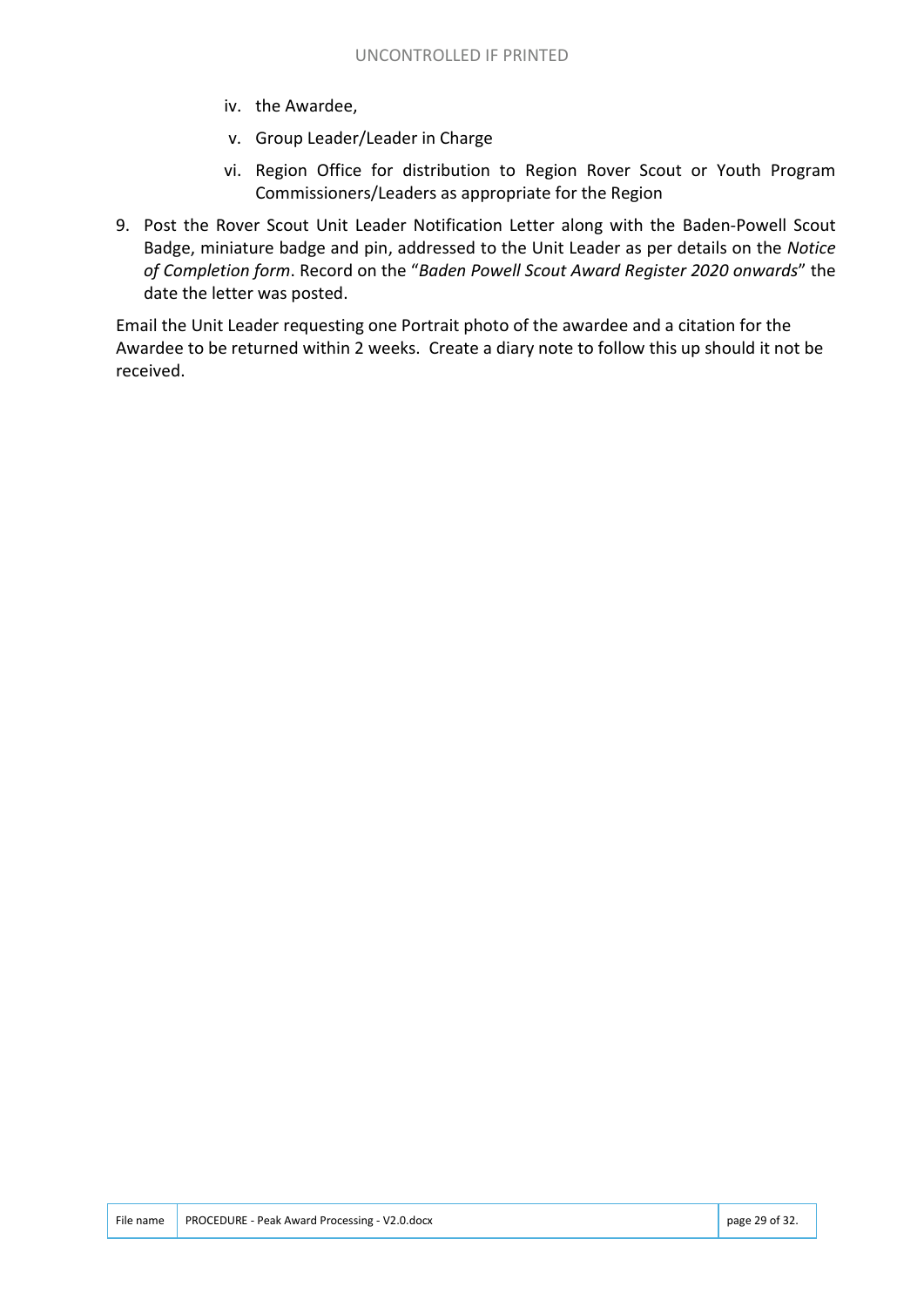#### UNCONTROLLED IF PRINTED



|  | File name   PROCEDURE - Peak Award Processing - V2.0.docx | page 30 of 32. |
|--|-----------------------------------------------------------|----------------|
|--|-----------------------------------------------------------|----------------|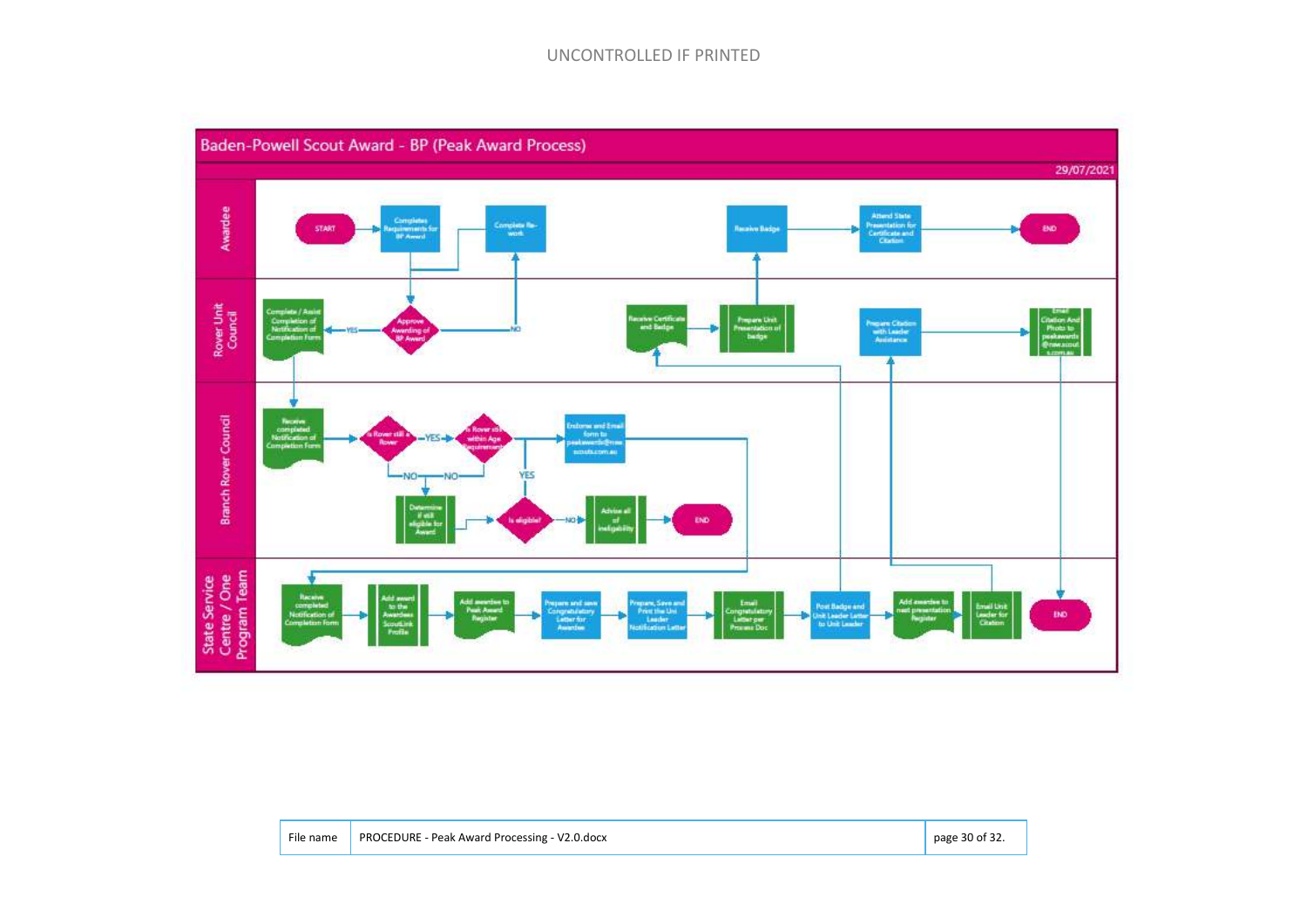## *Baden Powell Scout* Processing Checklist

| <b>Checking the Form (Completed by Branch Rover Council)</b> |          |                                                                                 |
|--------------------------------------------------------------|----------|---------------------------------------------------------------------------------|
| 1.                                                           | YES / NO | The Registration Number and name on the form match the                          |
|                                                              |          | registration number and name on ScoutLink                                       |
| 2.                                                           | YES / NO | Awardee is registered as a Rover Scout in ScoutLink on the date                 |
|                                                              |          | the award was approved by the Unit Council                                      |
| 3.                                                           | YES / NO | Awardee is aged between 18 years of age (eighteen) and has not                  |
|                                                              |          | yet had their 26 <sup>th</sup> (twenty-sixth) birthday as at the date the award |
|                                                              |          | was approved by the Unit Council.                                               |
| 4.                                                           | YES / NO | The Rover Unit on the form, match the Rover Unit registered in                  |
|                                                              |          | ScoutLink                                                                       |
| 5.                                                           | YES / NO | The address and details for the Rover Unit Leader on the form,                  |
|                                                              |          | match the information on ScoutLink                                              |
| 6.                                                           | YES / NO | The <b>Approved By</b> name on the form is a fellow Rover Scout                 |
| 7.                                                           | YES / NO | The approved date does not appear before any of the                             |
|                                                              |          | requirements completed dates.                                                   |
| 8.                                                           | YES / NO | The approved date is today or earlier                                           |
| <b>Following the Process</b>                                 |          |                                                                                 |
| 9.                                                           | YES / NO | Award added to Awardees ScoutLink profile                                       |
| 10.                                                          | YES / NO | Awardee added to the Peak Award Register                                        |
| 11.                                                          | YES / NO | BP Congratulatory letter prepared for awardee                                   |
| 12.                                                          | YES / NO | Rover Crew Leader Notification letter prepared and printed                      |
| 13.                                                          |          | Congratulatory letter emailed to:                                               |
|                                                              | YES / NO | the Awardee,                                                                    |
|                                                              | YES / NO | Group Leader/Leader in Charge                                                   |
|                                                              | YES / NO | <b>Region Office</b>                                                            |
|                                                              | YES / NO | Branch Rover Chairperson                                                        |
|                                                              | YES / NO |                                                                                 |
| 14.                                                          | YES / NO | BP Badge and Unit Leader Notification Letter inserted into                      |
|                                                              |          | envelope.                                                                       |
| 15.                                                          | YES / NO | Addressed to Unit Leader and placed in the post                                 |
| 16.                                                          | YES / NO | Date posted added to the Peak Award Register.                                   |
| 17.                                                          | YES / NO | Awardee added to next Presentation Register                                     |
| 18.                                                          | YES / NO | Unit Leader emailed for a citation                                              |
| 19.                                                          | YES / NO | Diary note to follow up Unit Leader for citation set for 2 weeks                |
| 20.                                                          | YES / NO | Citation received                                                               |

If you answer NO to any of the above:

- 1. Call the Unit Leader to confirm the awardee. If need be, have them complete a new form.
- 2. Call the Unit Leader to confirm when the awardee moved Units. You will need to contact the previous Unit and have them transfer the youth member in ScoutLink.
- 3. Call the Unit Leader and ask them to update their details in ScoutLink.